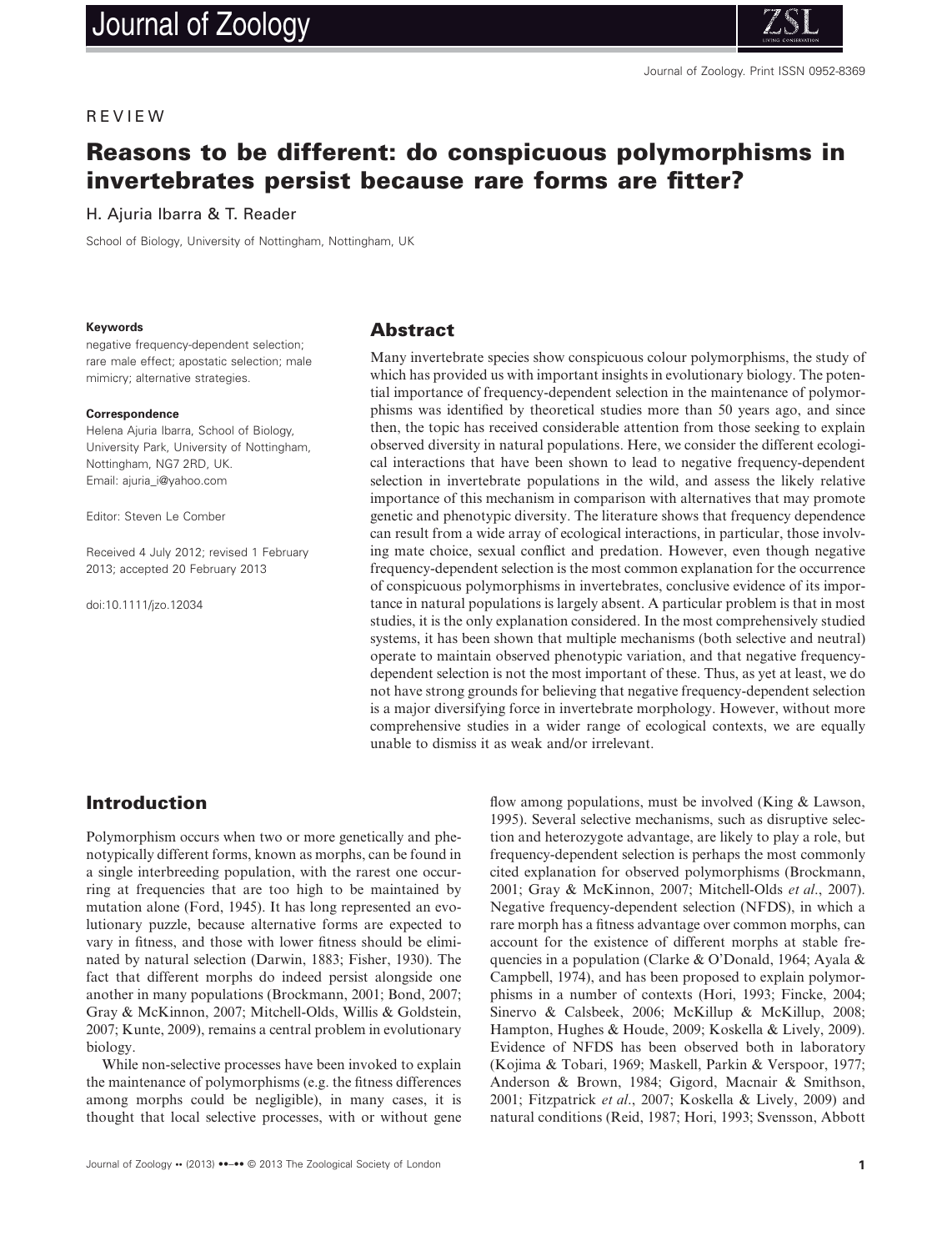& Hardling, 2005; Olendorf *et al*., 2006; Bleay, Comendant & Sinervo, 2007; McKillup & McKillup, 2008; Takahashi & Watanabe, 2010). Nevertheless, considerable uncertainty exists about the relative importance of this and other mechanisms in the maintenance of genetic and phenotypic diversity in real populations.

There are some genetic polymorphisms that do not affect phenotypic traits. They occur in non-coding areas of the genome, and have been used as markers for studies in population genetics, evolution and medicine (Hacia *et al*., 1999; Jorde *et al*., 2000; Syvänen, 2001; Williamson *et al*., 2007). Polymorphisms that do affect phenotypic traits are not always apparent to the observer, such as some of those involving behaviour and resistance to parasites or diseases (Thornhill, 1979; Field & Keller, 1993; Kirkup & Riley, 2004; Duncan & Little, 2007; Laine & Tellier, 2008). In contrast, conspicuous polymorphisms, particularly those involving colouration, are easy to score, and their study has been central in attempts to understand the mechanisms that could be maintaining genetic and phenotypic variation in populations. Colouration is known to serve an adaptive function in processes such as thermoregulation (Quartau & Borges, 1997; Phifer-Rixey *et al*., 2008), attraction of mates (Nielsen & Watt, 2000), avoidance of predators (Hoese *et al*., 2006) and attraction of prey (Hauber, 2002; Heiling *et al*., 2005; Bush, Yu & Herberstein, 2008). This strongly suggests that the maintenance of conspicuous colour polymorphisms is influenced by selection, and NFDS in particular has often been assumed to play a key role.

Many species of insect, mollusc, arachnid and crustacean display conspicuous and easily measured polymorphic colour traits. Such invertebrates are typically easier to manipulate than vertebrates, both in the field and in the laboratory, and it is relatively easy to get large sample sizes. As a result, many of the most detailed case studies of the potential influence of NFDS on traits come from the study of colour-polymorphic invertebrates. In this review, we consider the different ecological interactions that have been hypothesized to generate NFDS in these studies, and evaluate the evidence that NFDS actually plays a role in maintaining colour polymorphisms in invertebrates. We then discuss its relative importance in comparison with alternative mechanisms that could be maintaining genetic and phenotypic diversity.

#### **NFDS**

The idea that the fitness of an organism is affected by the relative frequencies of the genotypes in a population was first described by Fisher (1930), suggesting that an inverse relation between the two could maintain stable polymorphisms. This concept was later formalized by other researchers, such as Li (1955), Wright (1956) and Lewontin (1958), who developed mathematical models to describe the mechanism.

Evidence that the fitness of a morph depends on its frequency relative to the frequencies of the other morphs was first found by Wright & Dobzhansky (1946) in an experimental population of *Drosophila pseudoobscura*. Three different gene arrangements can be found in the third chromosome of this

species, and their frequencies were observed to fluctuate over the year in natural populations. Wright and Dobzhansky set up an experimental population with known frequencies of the different genotypes and controlled environmental conditions. They found that the observed changes in frequencies of the phenotypes at different temperatures fitted the predictions of a model where the fitness of the homozygotes decreases as their frequencies increase, while the fitness of the heterozygotes remains constant. However, Wright and Dobzhansky considered this hypothesis to be an 'extreme' one. Since then, there have been several laboratory studies where evidence for NFDS has been found in populations of *Drosophila*, with morph frequencies fluctuating in a manner that is predictable based on the known effects of frequency on fitness (Levene, Pavlovsky & Dobzhansky, 1954; Kojima & Tobari, 1969; Anderson & Brown, 1984; Singh & Chatterjee, 1989). A correlation between fitness and frequency has also been found in laboratory studies in crustaceans (Maskell *et al*., 1977; Duncan & Little, 2007), land snails (Tucker, 1991) and water snails (Koskella & Lively, 2009). This correlation has been found in natural populations as well, and is the commonest form of evidence supporting NFDS in the wild (Reid, 1987; Gross, 1991; Seehausen & Schluter, 2004; Svensson *et al*., 2005; Olendorf *et al*., 2006; Bleay *et al*., 2007; Takahashi & Watanabe, 2010). A few studies have also demonstrated oscillations in morph frequencies over time that can be explained by NFDS (Hori, 1993; Sinervo & Lively, 1996). However, direct evidence for NFDS in the wild is generally scarce because the best way to test for it is to manipulate the frequencies of different morphs in a population, and to obtain reliable measures of fitness from individuals of each morph, both of which pose considerable practical challenges. Even though these complications should be easier to overcome in laboratory conditions, a comprehensive experimental test of the hypothesis with real organisms is yet to be published, and the most unequivocal demonstration of NFDS acting to maintain polymorphism comes from a study involving selection by real predators (birds) on polymorphic computer-simulated prey (Bond & Kamil, 1998; Bond & Kamil, 2002).

Although we do not have definitive evidence that NFDS maintains diversity in wild populations, there is a growing body of research that demonstrates the potential for various ecological interactions to generate NFDS. Sexual interactions between conspecifics, interactions among competitors, and trophic interactions between natural enemies and their prey/ hosts, have all been documented as having frequencydependent effects on the fitness of morphs in natural populations (Brockmann, 2001; Sinervo & Calsbeek, 2006).

# **Male–female interactions**

Sexual interactions between males and females may lead to NFDS and, as a consequence, maintain balanced polymorphisms in populations. In particular, and for obvious reasons, it has frequently been assumed that sexual interactions are implicated in the maintenance of sex-limited polymorphisms, where one sex (usually the female) exhibits conspicuous variation in colour, while the other is monomorphic. However,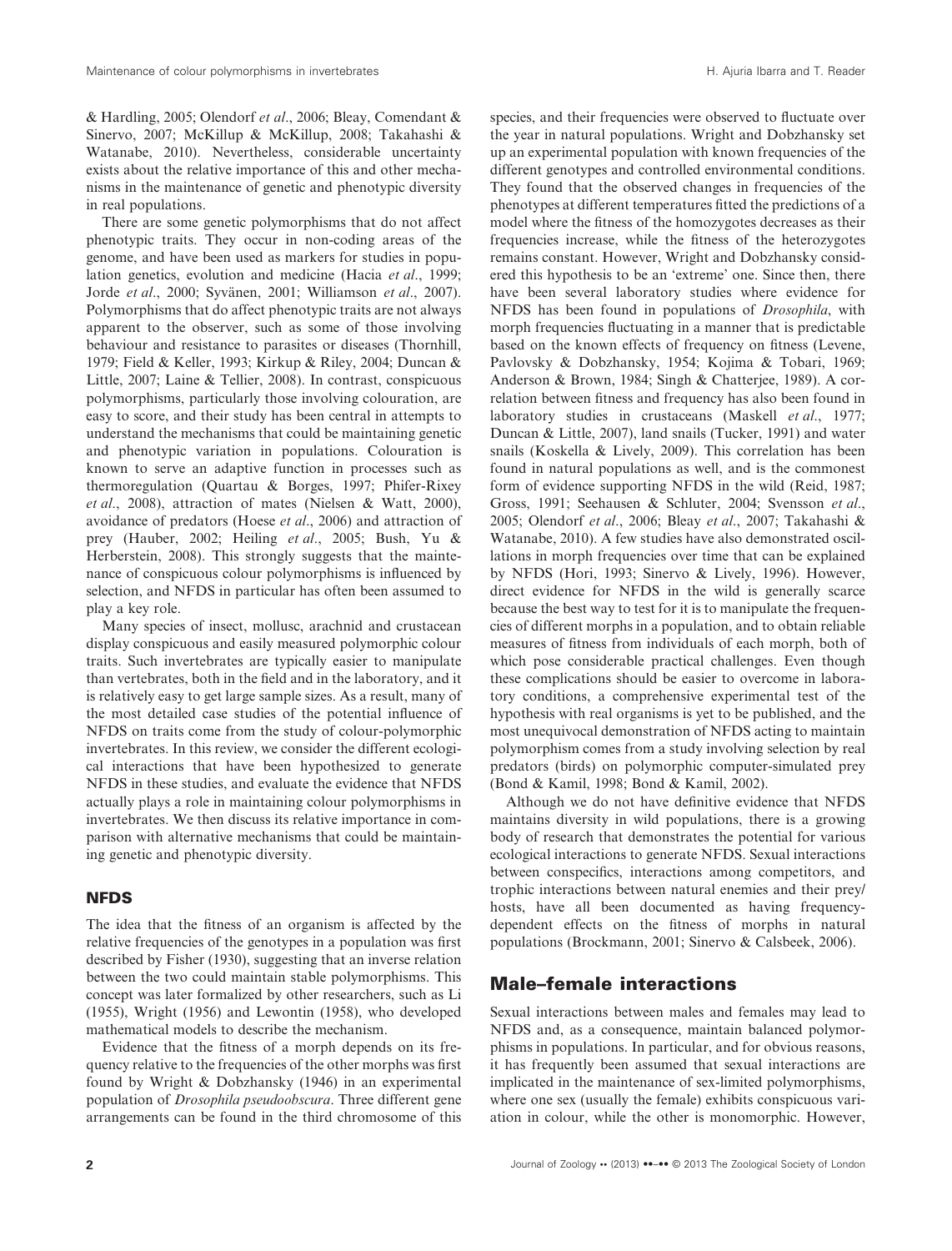negative frequency-dependent sexual selection has also been identified in species in which polymorphism occurs in both sexes. There are, broadly speaking, two kinds of hypothesized explanations involving NFDS and sex in the maintenance of diversity, which correspond to two different kinds of sexual interaction: sexual conflict and mate choice (Brockmann, 2001).

#### **Sexual conflict**

Sexual conflict occurs when males and females have different interests in the outcome of sexual encounters, and this can result in adaptations that counteract each other. One way in which such conflict may lead to NFDS stems from harassment of females by males. If a female receives a significant number of unwanted mating attempts by males, this can generate costs for her in terms of time, energy, fecundity, foraging, longevity and predation risk (Arnqvist, 1989; Odendaal, Turchin & Stermitz, 1989; Krupa & Sih, 1993; Rowe, 1994; Stone, 1995; Clutton-Brock & Langley, 1997; Jormalainen, Merilaita & Riihimaki, 2001). In order to avoid these costs, females can evolve alternative strategies that may have a fitness advantage depending on the frequency of either the other female strategies or of the males in the population (i.e. the sex ratio).

NFDS caused by male harassment of females has been extensively researched in damselflies (Van Gossum, Sherratt & Cordero-Rivera, 2008; Svensson *et al*., 2009). In this group, there are several species that show a female-limited colour polymorphism, with two or more discrete morphs, at least one of which is easily distinguished from the male (known as the gynomorph or heteromorph) and at least one of which resembles the male (the andromorph) (Johnson, 1975). Male harassment has been shown to decrease the fitness of females in several damselfly species (Sirot & Brockmann, 2001; Svensson *et al*., 2005; Bots *et al*., 2009; Takahashi & Watanabe, 2010), leading to discussion of the role of selection in the maintenance of the observed polymorphism. More specifically, two hypotheses are commonly suggested to explain how NFDS might be involved: the learned mate recognition hypothesis (LMR) and the male mimicry hypothesis (MM).

The LMR hypothesis posits that males will prefer to mate with females of the morph that they encounter more frequently in the population, because they will become more efficient at recognizing them as potential mates (Miller & Fincke, 1999; Fincke, 2004). This effect of female morph frequency on the efficiency of searching males could arise if males rely on a 'search image' (see Effects of Predators on Prey section later) in order to locate potential mates, in which case changes in male preference through 'perceptual switching' may occur if males encounter different female morph frequencies in different locations and/or at different times (Fincke, 1994, 2004; Van Gossum, Stoks & De Bruyn, 2001). A predicted consequence of frequency-dependent male matefinding efficiency is that females of the common morph will suffer higher levels of male harassment than females of the rare morph, and have lower fitness as a result. This hypothesis thus suggests that andromorphs exist simply because they are different from heteromorphs, and not because there is any

special advantage in resembling a male. Evidence supporting LMR has been obtained from studies in the laboratory and in natural populations in different species of damselflies (Fincke, 1994; Miller & Fincke, 1999; Van Gossum *et al*., 1999; Van Gossum, Stoks & De Bruyn, 2001; Takahashi & Watanabe, 2009; Takahashi & Watanabe, 2010). Additionally, a strong correspondence has been found among the predictions of simple models based on the type of frequency dependence likely to result from LMR and morph dynamics in natural populations over several years (Svensson *et al*., 2005; Takahashi & Watanabe, 2010). The conclusion of these studies was that simple NFDS resulting from increased harassment of a common female morph can explain the indefinite persistence of polymorphisms in at least some damselfly populations.

LMR could also occur in some species of colourpolymorphic butterflies, where males have been observed to show a preference for the common female morph (Cook *et al*., 1994; Nielsen & Watt, 2000; Kemp & Macedonia, 2007). There is, however, no evidence that male harassment reduces the fitness in these species, and in general, our understanding of the different mechanisms that may be involved in the maintenance of the observed morphological diversity in butterflies is less well-developed than in the better-known damselfly systems.

In contrast to the LMR hypothesis, the MM hypothesis proposes that andromorph females gain a fitness advantage by mimicking the appearance and/or behaviour of males. There are several versions of the MM hypothesis discussed in the context of damselfly polymorphism (Johnson, 1975; Robertson, 1985; Hinnekint, 1987; Sherratt, 2001), but those that involve NFDS all assume that frequency dependence in female morph fitness arises because andromorph mimicry is most effective when heteromorphs are relatively common, such that it benefits males to focus their attention on heteromorphs rather than waste their efforts on individuals that may turn out to be males. The key difference from the LMR hypothesis is that, because mimicry is the source of frequency dependence, there is no equivalent frequency-dependent advantage for heteromorphs when they are rare – they are assumed always to be readily identifiable as mates. Instead, the MM hypothesis assumes that there is some frequencyindependent cost borne by the andromorphs: either they are more likely to be attacked by predators than heteromorphs because they are less cryptic (Robertson, 1985), or they are more likely than heteromorphs to be encountered by males, because they are more conspicuous or behave more like males (Sherratt, 2001).

Several studies have found evidence that appears to support the MM hypothesis (Sirot *et al*., 2003; Rivera & Sánchez-Guillén, 2007; Hammers & Van Gossum, 2008; Van Gossum *et al*., 2011), but in some cases, the reported data are also consistent with the LMR hypothesis (Ting *et al*., 2009). Hence, the need for predictions that are unique to one or the other hypothesis, and experimental studies, which can test those predictions, has been highlighted (Sherratt, 2001; Van Gossum & Sherratt, 2008). Because LMR is based on males learning to recognize the common female morph as a mate, this morph should always receive a higher number of mating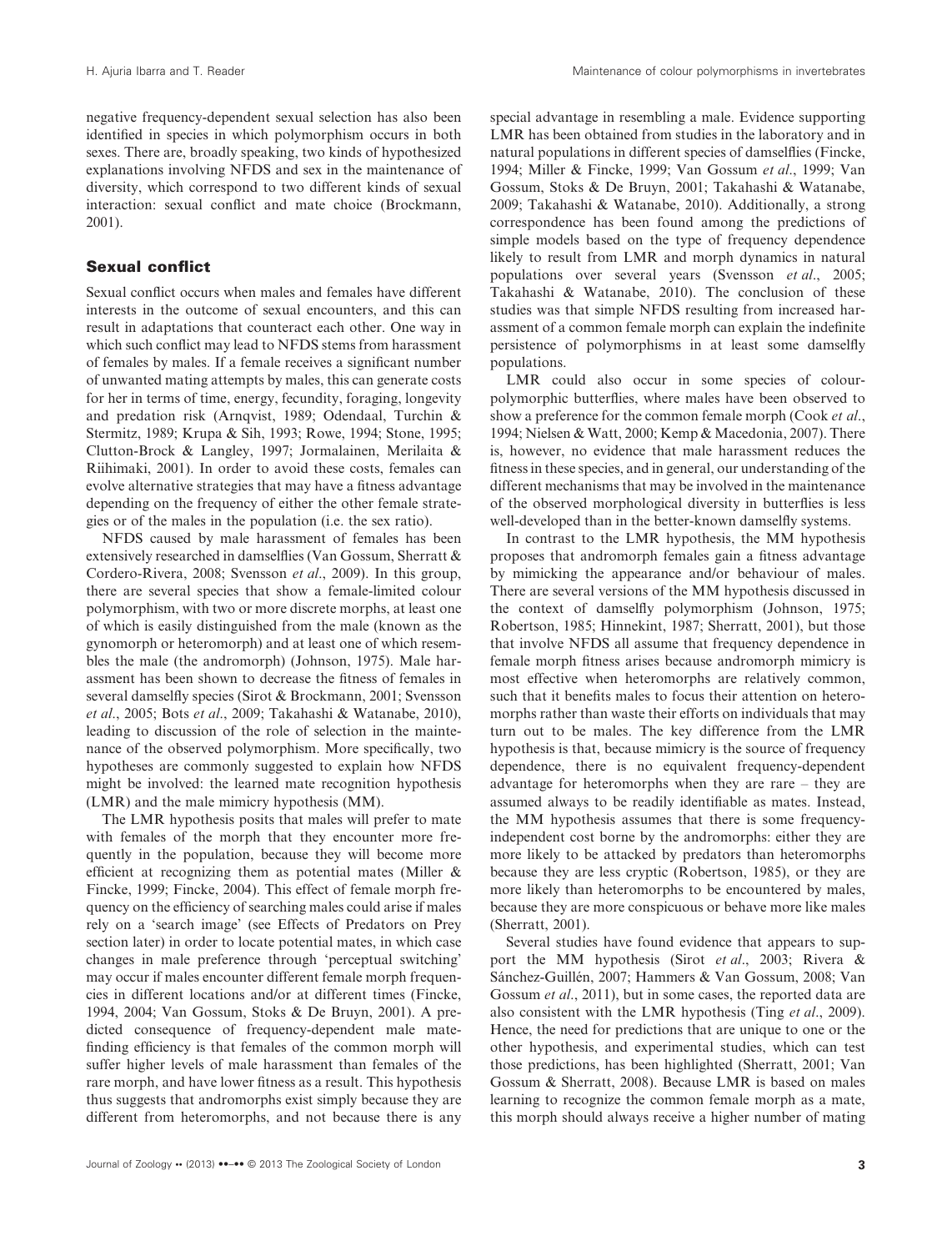attempts. In contrast, the MM hypothesis does not predict that the common morph will always receive more mating attempts, but instead, it predicts (uniquely) that andromorphs should be less harassed when they are rare relative to males, and hence that under equilibrium conditions andromorphs should be relatively more common in populations where the sex ratio is male biased (Sherratt, 2001; Van Gossum & Sherratt, 2008). Although both of these predictions have some empirical support (Hinnekint, 1987; Cordero, 1992; Forbes, Richarson & Baker, 1995; Hammers & Van Gossum, 2008), the problem with testing them in real populations is that female morph frequency may correlate with sex ratio in the wild (e.g. Hammers & Van Gossum, 2008), making it difficult to disentangle cause and effect. A more fruitful line of enquiry may be to examine male behaviour in more detail. There are two studies where andromorph females have been observed to behave similarly to males, and males have responded to them as if they were other males, suggesting that they might actually be fooled by andromorphs (Andrés, Sánchez-Guillén & Cordero-Rivera, 2002; Sirot *et al*., 2003).

Even though both the LMR and the MM hypotheses are plausible explanations for the patterns observed in natural populations of polymorphic damselflies, each with some empirical support, and notwithstanding the widespread perception that NFDS is likely to be central to explaining sexlimited polymorphism (see, e.g. Van Gossum & Sherratt, 2008), there are several plausible alternative hypotheses that do not involve frequency dependence at all. One of these proposes that andromorphs will have an advantage at high population densities by mimicking males, and this advantage will be offset by the risk of not mating at all at low densities (Hinnekint, 1987). Very few studies have considered this hypothesis, and no supportive evidence has been found (Cordero-Rivera & Egido-Pérez, 1998). An alternative hypothesis suggests that andromorphs will benefit from avoiding interspecific matings, while paying the cost of higher vulnerability to predation (Johnson, 1975). However, it is not clear how andromorphs would be more efficient than heteromorphs at avoiding interspecific matings, data supporting this hypothesis are lacking, and the trade-off would have to be perfectly balanced for polymorphism to persist at equilibrium. Abiotic factors could also play a role in the maintenance of the polymorphism. Morph frequencies have been observed to vary across geographical ranges where climatic conditions differ (Van Gossum *et al*., 2007; Hammers & Van Gossum, 2008; Gosden, Stoks & Svensson, 2011), and it has been found that ambient temperature affects mass and protein content of female morphs differently (Bots *et al*., 2009). It has also been observed that spatiotemporal patterns of morph frequencies do not always correlate with estimates of male harassment (Van Gossum *et al*., 2007; Hammers & Van Gossum, 2008; Iserbyt *et al*., 2010). It is thus plausible that different morphs are at a selective advantage in different populations, and that gene flow among those populations maintains diversity in each. Additionally, recent studies suggest the effects of multiple mechanisms, selective and stochastic, acting simultaneously, and varying in time and space (Iserbyt *et al*., 2010; Sánchez-Guillén *et al*., 2011; Iserbyt, Van Gossum & Stoks,

2012). However, these hypotheses have not been well explored in damselflies, or other species in which there are sex-limited polymorphisms, and much of what we know about the potential for climatic selection and the interplay of multiple mechanisms to maintain diversity comes from a rather different example of an invertebrate colour polymorphism: that seen in the land snails of the genus *Cepaea* (Cook, 1998; Cameron & Pokryszko, 2008), which is discussed later in this review.

#### **Mate choice**

Mate choice could lead to NFDS, and consequently, to the maintenance of balanced polymorphisms, when either females or males prefer to mate with a rare morph of the opposite sex. An obvious possible advantage of mating with a type of the opposite sex that is not encountered frequently in the population would be to reduce genetic incompatibility from mating with an individual that is genetically similar, or to avoid mating with the same individual more than once (Tregenza & Wedell, 2000; Zeh & Zeh, 2003). This can happen through dissasortative mating, where individuals of a particular morph choose to mate with an individual of a different morph more frequently than would be expected under random mating (e.g. in the scarlet tiger moth *Panaxia dominula*; Sheppard, 1952). A form of dissasortative mating that is particularly potent in generating NFDS is the 'rare male effect', when females prefer to mate with males of a type that has not been encountered before, such that the rare male morph in the population will have a mating advantage over the common morph (Knoppien, 1985).

The rare male effect has been predominantly studied in the guppy, *Poecilia reticulata*, within the vertebrates (Hughes *et al*., 1999; Zajitschek, Evans & Brooks, 2006; Hampton *et al*., 2009), and in *Drosophila* within the invertebrates (Pruzan & Ehrman, 1974; Spiess & Schwer, 1978; Anderson & Brown, 1984; Singh & Chatterjee, 1989; Depiereux *et al*., 1990; Terzic´ *et al*., 1996; Som & Singh, 2005), and it has been found that at least in some circumstances, females do prefer to mate with uncommon males. However, a review by Partridge (1988) pointed out that many studies testing the rare male effect in *Drosophila* were flawed. She argued that most of the experiments suffered from observer bias, lack of repeatability and had problems with experimental design and data analysis. More recent studies in *Drosophila* species, however, with improved experimental design, still support the existence of a rare male effect in cases of both conspicuous (i.e. colour) and cryptic polymorphisms (Singh & Chatterjee, 1989; Depiereux *et al*., 1990; Terzic´ *et al*., 1996; Singh & Som, 2001; Som & Singh, 2005).

The rare male effect has also been observed to occur in the two-spotted ladybird *Adalia bipunctata*. This species shows a polymorphism in the colour and pattern of the elytra and the pronotum, which can range from red to almost completely black, and the frequencies of the morphs vary geographically (Creed, 1975). Females of this species have shown a preference to mate with the rare male morph in the population both in field and laboratory conditions (Muggleton, 1979; Majerus, O'Donald & Weir, 1982).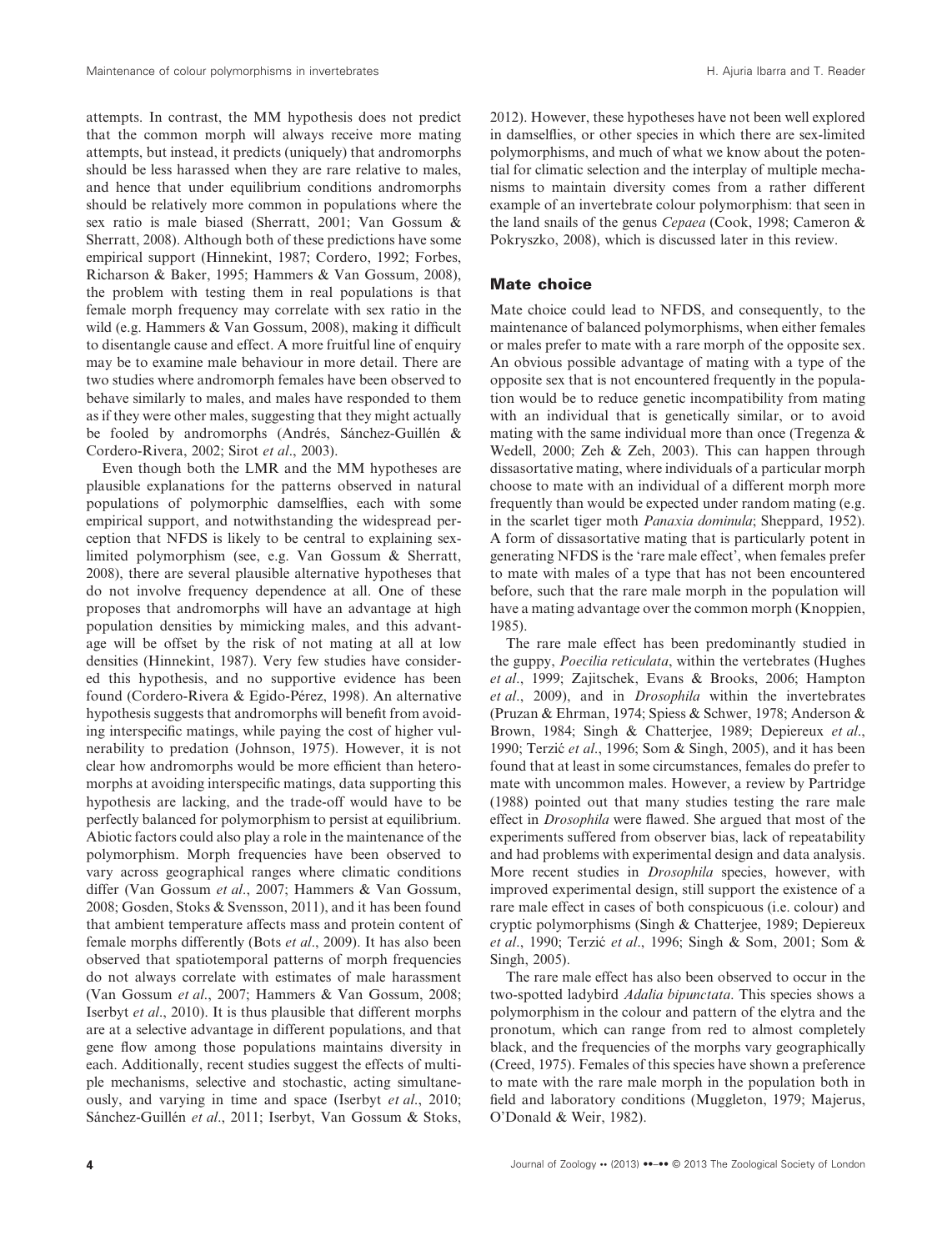Another invertebrate species in which a rare male effect has been found is the African monarch butterfly *Danaus crhysippus*, which presents a colour polymorphism with two common morphs that have either nut-brown or orange wings. Smith (1975) observed in wild populations that the orange male morph had a mating advantage lasting 3 to 4 months, which was lost as its frequency increased. The mating advantage of both morphs fluctuated through the duration of the study (26 months) with each morph being favoured when rare; however, density-dependent selection could not be ruled out as an explanation for the observed polymorphism, because density and frequency covaried in the study population (Smith, 1975), and density-dependent selection is another mechanism that can potentially maintain genetic polymorphisms (Roughgarden, 1971; Moorcroft *et al*., 1996; Sinervo, Svensson & Comendant, 2000).

Although the rare male effect is quite well supported in some systems, just as in other scenarios in which NFDS generated by sexual interactions might explain the continued persistence of polymorphism, frequency-independent abiotic factors have also been implicated. In several *Drosophila* species, there is clinal variation in pigmentation correlated with latitude, altitude, humidity and temperature (Hollocher, Hatcher & Dyreson, 2000; Brisson *et al*., 2005; Pool & Aquadro, 2007; Rajpurohit, Parkash & Ramniwas, 2008; Parkash *et al*., 2011). A similar correlation has also been found in the ladybird *Adalia bipunctata*, and the variation in colour observed has been suggested to be a result of gene flow among populations experiencing different selection on melanization for thermoregulation (Brakefield, 1984; de Jong & Brakefield, 1998). Additionally, as pointed out by Partridge (1988), for the rare male effect to account for genetic diversity in natural populations, female mating preferences should act on phenotypic variability at all polymorphic loci.

## **Male–male interactions**

When individuals in a population are competing for the same resources, genetically determined alternative strategies to exploit those resources can arise. In nature, males of different species have been observed to adopt alternative mating strategies when competing for females (Gross, 1985, 1991; Maekawa & Onozato, 1986; Shuster & Wade, 1991; Bleay *et al*., 2007). Theoretically, these alternative strategies can be maintained by NFDS when an individual's fitness is affected by the frequencies of neighbouring morphs with which it is competing in its social environment (Gadgil, 1972; Maynard Smith, 1982; Sinervo & Lively, 1996). In invertebrates, the only species where alternative strategies that are known to be genetic in origin have been observed is the marine isopod *Paracerceis sculpta*. However, the polymorphism does not involve colouration, and no formal test of NFDS has been made (Shuster & Wade, 1991).

Genetically determined alternative male mating strategies have been more widely studied in vertebrates, predominantly in birds, fish and lizards (Gross, 1985; Maekawa & Onozato, 1986; Sinervo & Lively, 1996; Tuttle, 2003; Bleay *et al*., 2007; Formica & Tuttle, 2009). Nevertheless, examples providing evidence for NFDS as a mechanism for their maintenance are scarce, and most are of behavioural polymorphisms that are not associated with colour (Gross, 1985, 1991).The only study that evaluates NFDS in the maintenance of alternative male mating strategies associated with colour is in the side-blotched lizard *Uta stansburiana* where males show three different throat colours. Male morph frequencies have been observed to oscillate in a manner consistent with NFDS in natural populations (Sinervo & Lively, 1996), and it has been empirically demonstrated, by manipulating morph frequencies in the field, that a particular morph has a higher mating success when it is rare relative to its antagonistic morph (Bleay *et al*., 2007). However, even in this well-studied example, some doubt remains about the importance of NFDS, since not all the variance in morph fitness over time and space is satisfactorily explained by frequency (Bleay *et al*., 2007). Interestingly, evidence for a mechanism analogous to heterozygote advantage (a two-locus mode of inheritance with recessive epistasis) in the maintenance of colour polymorphisms has been found in females of other species of lizards with alternative reproductive strategies (Calsbeek, Bonvini & Cox, 2009; Vercken, Clobert & Sinervo, 2010), highlighting the potential role for other mechanisms in such cases.

# **Effects of predators on prey**

Interactions between predators and prey have been the focus of many studies of conspicuous polymorphisms. It has long been thought that prey colouration may reflect an evolutionary response to the foraging strategies and cognitive characteristics of predators. Clarke (1962*a*) proposed a negative frequency-dependent mechanism, involving differential predation of various prey types, which was able to account for conspicuous polymorphisms. He termed this mechanism apostatic selection. He hypothesized that if a predator consumes disproportionately more of a common prey type because it encounters it more frequently, and overlooks a rare type, then the frequency of the common type will decrease, and the frequency of the rare type will increase. Eventually, a point will be reached at which the once rare prey type is the more common of the two, and the predator will start to consume disproportionately more of this type. Intuitively, the longterm consequence of such negatively frequency-dependent behaviour by the predator will be the stable coexistence of the two prey types. Clarke's hypothesis was given weight by his studies of two polymorphic snail species of the genus *Cepaea*, *C. nemoralis* and *C. hortensis*, in which he provided evidence consistent with frequency-dependent predation of the morphs by the song thrush *Turdus philomelos* (Clarke, 1962*b*).

Apostatic selection is generated by a pattern of prey consumption that can be characterized by a sigmoid or 'Type III' functional response (Holling, 1965). Such a response by predators to changing prey frequency is thought to arise from the presence in the predator of a 'search image', which results in prey 'switching'. Switching, in the general sense, refers to the tendency of predators to change food sources as their frequencies vary, focusing on the most abundant prey type available, but switching to an alternative type when it becomes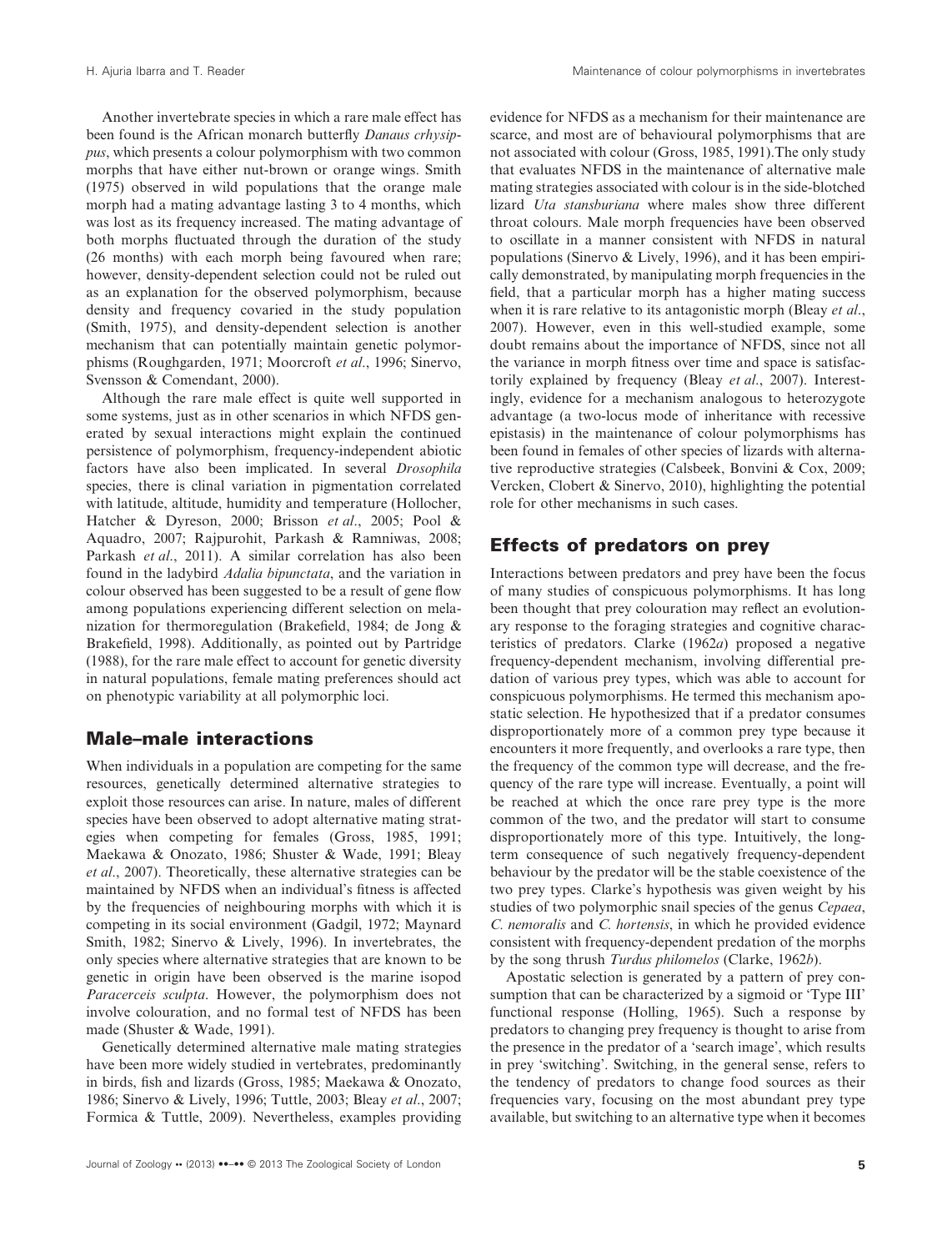relatively more common (Murdoch, 1969). The idea of the search image was proposed by Tinbergen (1960) after observing the patterns of insectivorous birds preying on different species of cryptic caterpillars on pine trees. In Tinbergen's study, the birds showed a frequency-dependent consumption of caterpillars, as well as a delay of two to three days for the incorporation of new species in their diet. Tinbergen hypothethized that the birds needed a certain number of chance encounters with novel prey to be able to form a search image for them. Inherent in this idea was the concept that detection of prey represents a sensory 'problem', and hence the search image is typically considered only to facilitate prey detection when prey are cryptic (Tinbergen, 1960; Dawkins, 1971; Lawrence & Allen, 1983; Dukas, 2002). It has been demonstrated that the formation of a search image is a result of selective attention after a sequential exposure to a particular stimulus (Croze, 1970; Bond & Riley, 1991; Blough, 1992; Reid & Shettleworth, 1992; Langley, 1996; Bond & Kamil, 1999; Dukas & Kamil, 2001). A predator forming a search image will focus on certain features of a frequently encountered prey type that enable it to detect the prey more efficiently, but this focus will interfere with the detection of other types of prey that lack the appropriate features (Kamil & Bond, 2006). When the more common prey type becomes rare, 'perceptual switching' is predicted to occur (Bond, 2007) as a new search image is formed after a series of consecutive detections of what is now the most abundant prey type. This change in search image is what produces the actual switch in predation levels on different prey types.

Apostatic selection has primarily been studied in the context of colour polymorphisms in invertebrates, where the main agent of selection has been assumed to be predation by birds. The fact that birds are easily trained to perform specific tasks in experimental conditions, and that they prey upon colour-polymorphic invertebrates with low mobility (e.g. snails), facilitates the study of patterns that are consistent with apostatic selection. In order to demonstrate that apostatic selection occurs, and is capable of maintaining balanced polymorphisms, it is first necessary to establish that predators that feed on polymorphic prey show perceptual switching. This has been demonstrated in laboratory free-choice experiments such as the one carried out by Bond (1983), in which he presented different types of grain on two kinds of background where they were either cryptic or conspicuous to pigeons. The pigeons showed a preference for the more common grain on the cryptic background. The effect was lost when the grains were conspicuous. The response rate was reduced as the relative proportions of grain types became equal, which Bond explained could indicate a decrease in searching efficiency owing to repeated switching from one grain type to another. Other laboratory free-choice experiments have supported the occurrence of perceptual switching (Cooper, 1984; Tucker, 1991; Reid & Shettleworth, 1992; Cooper & Allen, 1994). Operant conditioning studies have also demonstrated that if a bird experiences sequential presentations of the same prey type, it will detect that prey type more efficiently over time; in contrast, there will be a reduction in the efficiency of detection when presented with a novel prey type or a sequence of mixed

prey types (Blough, 1989; Langley, 1996; Bond & Kamil, 1999). In more realistic conditions, wild birds presented with different artificial prey at varying frequencies in natural surroundings have been shown to attack the more common prey type disproportionately, with this effect being stronger on more complex backgrounds and at low prey densities (Allen, 1972; Allen, 1976; Cooper, 1984). Similar results have been obtained from experiments with natural prey in semi-natural conditions, using fish (Murdoch, Avery & Smyth, 1975; Maskell *et al*., 1977; Jormalainen, Merilaita & Tuomi, 1995) and birds (Allen, 1988; Tucker, 1991).

It has thus been demonstrated, in laboratory conditions, that vertebrate predators will disproportionally attack prey they encounter more frequently, and that prey switching can happen as a result of the formation of a search image. This, however, does not prove that natural polymorphisms are maintained through apostatic selection. It is necessary to test for the long-term coexistence of prey morphs and dynamics in morph frequencies over time that are consistent with the predicted effects of perceptual switching. Using a 'virtual ecology' approach, Bond & Kamil (1998, 2002) not only showed that apostatic selection happens, but also that it can also promote phenotypic diversity. They created a digital moth population modelled on the genus *Catocala* with three discrete morphs in equal numbers and exposed them to predation by blue jays, *Cyanocitta cristata*. After 50 generations, the frequencies of all three morphs reached an oscillatory equilibrium that was independent of their initial numbers, and was maintained by apostatic selection alone. To test if apostatic selection could also promote phenotypic diversity, digital moth phenotypes were specified by genomes that were subject to mutation in each generation, starting with a monomorphic population. Experimental lineages were compared with two control lineages: one that was left to evolve by drift alone, and a second one that was under frequency-independent directional selection for crypsis. In both the experimental line and the frequency-independent control, moths developed a higher level of crypsis. However, only in the frequency-dependent line was an increase in phenotypic diversity observed.

Although perceptual switching, which is proposed to occur only when prey are cryptic, is the most common mechanism used to explain apostatic selection, there is evidence for apostatic selection from experiments with predators attacking non-cryptic prey (Manly, Miller & Cook, 1972; Harvey, Jordan & Allen, 1974; Cook & Miller, 1977; Willis *et al*., 1980; Greenwood, Wood & Batchelor, 1981). In these examples, alternative behavioural mechanisms may be the proximate causes of apostatic selection. For example, previous experience with a frequently encountered prey type can lead to the modification of search tactics, improvement in handling efficiency, and/or learning of specialized hunting techniques (Dawkins, 1971; Krebs, 1973; Murdoch *et al*., 1975). Nevertheless, there is little direct evidence supporting these mechanisms as causes of apostatic selection (Bergelson, 1985; Cothran & Thorp, 1985; Elliott, 2006). The disproportional consumption of a common prey morph by predators can also be a consequence of the avoidance or preference of a particular prey that is independent of the predator's ability to detect,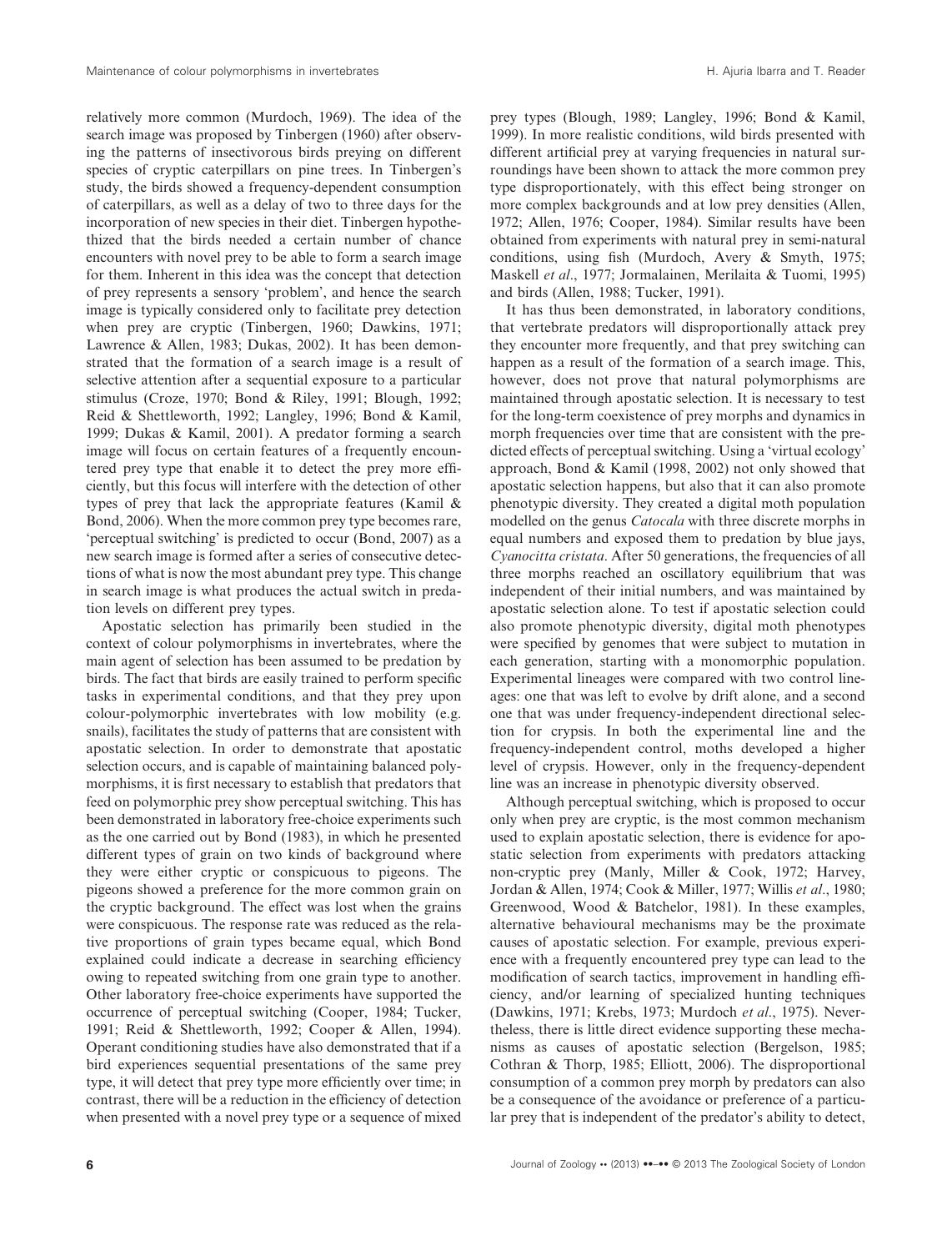handle or attack the different morphs (Krebs, 1973). This preference might result from dietary wariness, a mechanism that involves an initial temporary reluctance to try novel prey (neophobia) and a latency to incorporate the prey into the normal diet (dietary conservatism) (Marples & Kelly, 1999; Mappes, Marples & Endler, 2005; Marples *et al*., 2007). Computer simulations have demonstrated that the effect of dietary wariness is powerful enough to maintain polymorphisms in both cryptic and non-cryptic prey, and it can be a more important mechanism producing apostatic selection than attentional mechanisms (Franks & Oxford, 2009, 2011).

Despite the effects of dietary wariness shown by computer simulations, and Bond & Kamil's (1998, 2002) elegant demonstration of the potential for apostatic selection via search image formation to promote polymorphism, equivalent data from natural populations of prey are lacking. As a result, while apostatic selection is often identified as the most plausible explanation for observed conspicuous polymorphisms in invertebrates, we have little direct support for this view. There are only a couple of studies in natural populations that in fact test for apostatic selection, both on the mangrove snail *Littoraria filosa*. Reid (1987) manipulated the morph frequencies of *L. filosa* on individual bushes of *Avicennia eucalyptifolia*, and found that the disappearance of yellow and brown shells was frequency-dependent, each morph being favoured when rare. Reid ruled out the influence of climatic factors because he found no difference in morph frequencies between sunny and shaded trees, or among seasons. Similar results were obtained in more recent experiments with the same species (McKillup & McKillup, 2008), with the disappearance of the different morphs being attributed to predation by crabs. Even though these results show that negative frequency-dependent predation happens in natural populations, they are still not sufficient to conclude that apostatic selection is occurring, because the long-term dynamical consequences of the observed changes in morph frequency in *L. filosa* are not known. Thus, these studies are still a long way from proving that apostatic selection maintains prey polymorphism at equilibrium. Unfortunately, the level of experimental control required makes it very difficult for more definitive experiments to be done with natural populations.

Studies in several species of snails have shown that apostatic selection might not play a central role in the maintenance of polymorphism. For example, the shell colour polymorphism in the marine snails of the genus *Littoraria* has been attributed to adaptation to local environmental conditions and spatially varying selection for the ability to thermoregulate (Merkt & Ellison, 1998; Phifer-Rixey *et al*., 2008). Similarly, shell colour variation in several species of land snails is thought to be the result of climatic selection (Abdel-Rehim, 1983; Hazel & Johnson, 1990; Slotow & Ward, 1997; Cazzaniga, Piza & Ghezzi, 2005; Johnson, 2011). Even in the land snails of the genus *Cepaea*, which are perhaps the most extensively studied polymorphic taxa, and which inspired early accounts of apostatic selection (Clarke, 1962*a*), studies have shown that there are frequency-independent mechanisms that are sufficient to explain the colour polymorphism even in the absence of NFDS. These factors include drift, founder

effects and differentiation in refugia leading to area effects, and migration combined with geographically variable selection pressures, such as those associated with climate and predation (Goodhart, 1962, 1963; Cain & Currey, 1963; Carter, 1967; Jones, Leith & Rawlings, 1977; Chang & Emlen, 1993; Wilson, 1996; Cook, 1998, 2005; Cook & Pettitt, 1998; Cowie & Jones, 1998; Davison & Clarke, 2000; Cameron, 2001; Bellido *et al*., 2002). Although apostatic selection has not been directly tested in natural populations of *Cepaea*, the conclusion that frequency-independent forces are more a plausible explanation for the persistence of the observed polymorphism are based on inconsistencies between morph frequency patterns observed in some areas and those expected if apostatic selection was operating (Cain & Currey, 1963; Carter, 1967; Cook & Pettitt, 1998). The current consensus is, therefore, that apostatic selection is of minor importance in this system.

In summary, empirical work on natural populations does not, as yet, support the idea that apostatic selection plays a major role in the maintenance of polymorphisms. Nevertheless, studies that test for apostatic selection in natural conditions are very scarce. Furthermore, our understanding of apostatic selection comes almost exclusively from studies of vertebrate predators, despite the fact that invertebrates, with very different sensory and nervous systems, may be important agents of selection in some systems. Clearly, more detailed field experiments are required. However, theoretical and some empirical studies have shown that the potency of apostatic selection as a driver of diversity is highly sensitive to variation in ecological factors such as prey and predator densities, dispersal, habitat heterogeneity and the spatial distribution of prey (Greenwood, 1969; Cook & Kenyon, 1991; Allen, Raison & Weale, 1998; Merilaita, Tuomi & Jormalainen, 1999; Weale *et al*., 2000; Shigemiya, 2004; Merilaita, 2006; Endler & Rojas, 2009; Merilaita & Ruxton, 2009). The effect of apostatic selection can be weakened or even eliminated if one or more of these factors are manipulated. Consequently, it seems likely that in many systems apostatic selection cannot explain polymorphism on its own.

## **Other interactions**

#### **Host–parasite interactions**

Interactions between parasites and their hosts can lead to NFDS, and hence have the potential to maintain polymorphisms, although in most examples, these polymorphisms are not apparent to the observer. If some degree of genetic matching is necessary for a parasite to infect a host, then hosts with rare genotypes will suffer fewer infections (Hamilton, 1980; Hamilton, 1993). As the fitness of common hosts decreases, so will their frequency, and the frequency of rare hosts will increase. Following the Red Queen model of co-evolution, parasites will evolve to counteract this adaptation, and, after a certain period, parasite genotypes that are best able to infect the hosts that were initially rare will be selected for (Decaestecker *et al*., 2007). This will generate an advantage for rare genotypes that could potentially maintain variation in a population (Tellier & Brown, 2007).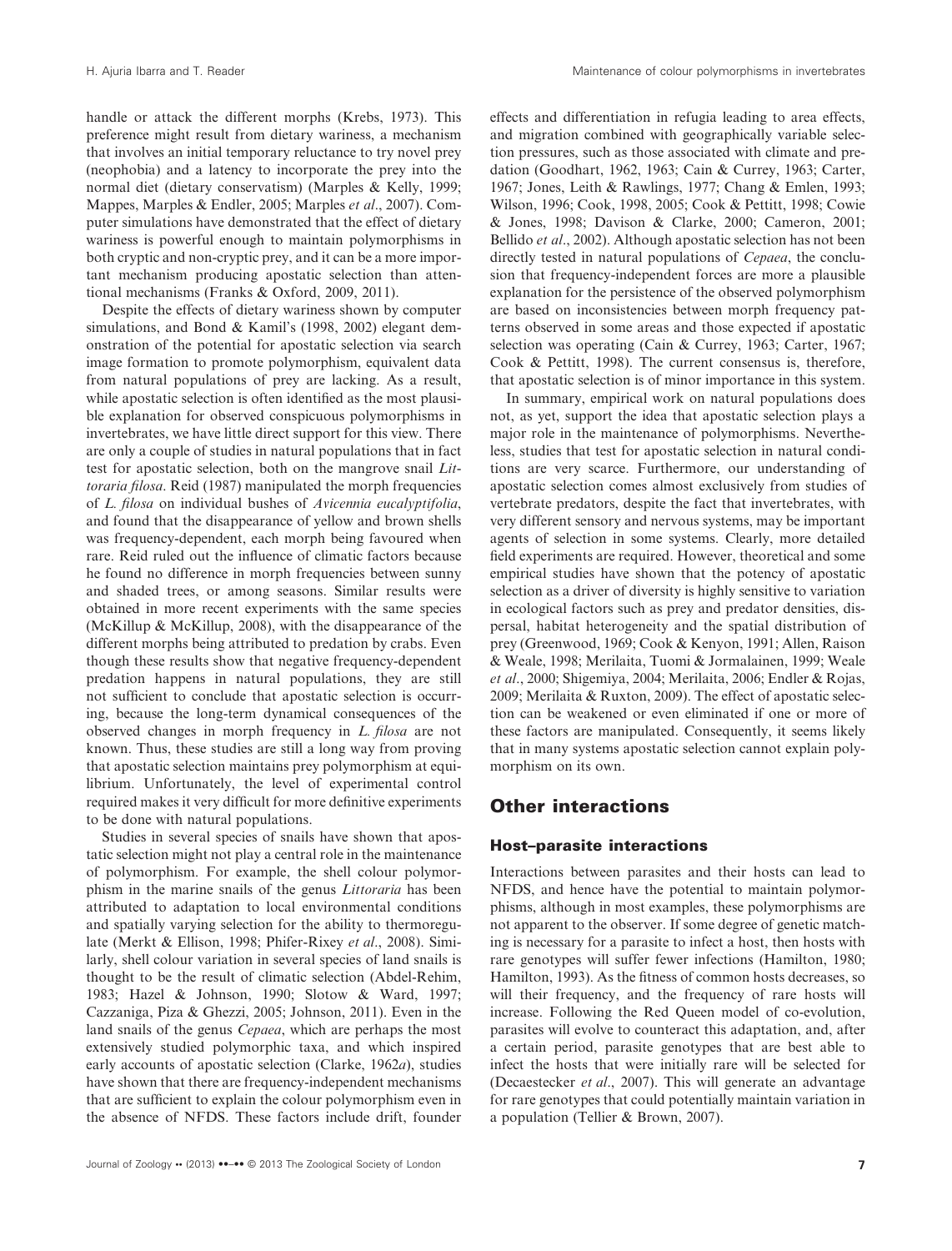While there is some empirical support for the idea that frequency-dependent host–parasite interactions promote cryptic genetic polymorphisms in invertebrates (Dybdahl & Lively, 1998; Lively & Dybdahl, 2000; Decaestecker *et al*., 2007; Duncan & Little, 2007; Wolinska & Spaak, 2009; King *et al*., 2011), impacts on conspicuous phenotypes are not well documented. One example providing evidence supporting the effect of parasitism on the maintenance of colour polymorphisms is in the pea aphid *Acyrthosiphon pisum*, where individuals can have either green or red colouration (Langley *et al*., 2006). The parasitoid wasp *Aphidius ervi* was shown to be more likely to attack aphids of the same colour morph as those they had experienced recently (Langley *et al*., 2006). A dynamic model showed that this behaviour of *A. ervi* can lead to a preference to parasitize the common colour morph, and is sufficient to explain fluctuations in morph frequencies observed in the field over a period of several years (Langley *et al*., 2006). NFDS from host–parasite interactions has also been studied is in the marine snail *L. filosa*, which shows variation in shell colour. It has been observed that the parasitoid sarcophagid fly *Sarcophaga megafilosa* selects for crypsis in natural populations of *L. filosa* by attacking a higher proportion of snails that do not match their background (McKillup & McKillup, 2002). However, when the frequencies of *L. filosa* morphs were manipulated, *S. megafilosa* showed a bias for a particular morph when it was rare (McKillup & McKillup, 2008). This pattern would produce positive frequency-dependent selection and thus would more likely lead to the fixation of the common morph than the persistence of the polymorphism. In the absence of any other published examples of this sort, we therefore conclude that, while it is technically possible that frequency-dependent fitness effects of parasites might maintain conspicuous polymorphisms in their hosts, no strong evidence exists that this is the case.

#### **Effects of prey on predators**

Studies of predator–prey interactions leading to NFDS have focused almost exclusively on the effect that predators have on prey populations (see earlier). The possibility of prey affecting the frequencies of morphs in predator populations has received far less consideration. If a predator's main prey can discriminate between predator morphs, it might learn to avoid the predator morph that it encounters more frequently by associating it with a potential attack. Predators of the morph that is avoided by prey are expected to catch fewer prey and feed less often, which will affect their fitness and cause their frequency to decrease relative to rare morphs that are not as easily recognized by the prey. Such frequency dependence could maintain a balanced polymorphism in exactly the same way as was originally predicted when predators forage preferentially for common prey morphs.

Evidence for NFDS on predator morphs by prey is scant (Hori, 1993), but there is clear potential in some systems. For example, some spiders show conspicuous variation in body colour and pattern (Théry & Casas, 2009), and attack prey, such as bees, which are known to be able to discriminate colours (Giurfa, 2004; Dyer & Neumeyer, 2005; Srinivasan,

2010; Dyer, Paulk & Reser, 2011). Studies have shown that spider colouration affects the behaviour of some prey species in such a way that spider fitness is likely to be affected (Hauber, 2002; Tso, Lin & Yang, 2004; Heiling *et al*., 2005; Tso *et al*., 2006; Ings & Chittka, 2008; Herberstein, Heiling & Cheng, 2009; Llandres *et al*., 2011). Most studies that have investigated colour variation in spiders have concentrated on species with forms that choose their backgrounds in relation to their colour, and use colouration to appear cryptic or to attract prey (Théry & Casas, 2002; Heiling, Herberstein & Chittka, 2003; Heiling *et al*., 2005; Defrize, Théry & Casas, 2010). However, we have found evidence in favour of prey avoiding recently encountered colour morphs of the crab spider, *Synema globosum* (H. Ajuria-Ibarra & T. Reader, unpubl. data). This species shows a female-limited colour polymorphism, where females can have red, yellow or white colouration on their abdomen (Roberts, 1995). *Synema globosum's* main prey are honeybees (*Apis mellifera*), and the spiders appear to choose flowers independently of their colour. We observed that after previously experiencing a simulated attack while visiting a flower harbouring a spider of one morph, honeybees were significantly less likely to visit a flower with a spider of the same morph a second time, whereas no such effect was found if the second flower harboured a spider of a different morph. These results support the idea that a prey's response to a predator's colour morphs could generate NFDS, and could be investigated further to look for evidence that such selection is important in the maintenance of predator polymorphism.

## **Conclusion**

Even though our knowledge of how NFDS might operate to maintain conspicuous polymorphisms has increased substantially since Fisher (1930), definite evidence supporting its occurrence in natural populations is yet to be obtained. This clearly reflects the difficulty in performing the necessary experiments in natural conditions, but it is probably also partly explained by the fact that real patterns of selection in polymorphic populations are rather more complicated than the simple ecological scenarios envisaged by early proponents of NFDS as a diversifying force (Clarke, 1962*a*). One reason for this is that frequency often correlates with other explanatory variables in the field, such as sex ratio (Hammers & Van Gossum, 2008) and density (Smith, 1975), which makes it difficult to distinguish between NFDS hypotheses without experimental manipulation of morph frequencies. Additionally, it is important to determine if the observed polymorphisms are genetic in origin. If this is not the case, then frequency-dependent selection cannot account for observed phenotypic variation. However, in polymorphisms that are genetic and in the invertebrates in particular, NFDS generated by different ecological interactions remains one of the most commonly cited explanations for the persistence of colour variation. Unfortunately, in many cases, formal tests of NFDS have not been performed, or have been performed only in the laboratory, and the few experimental studies in natural populations have provided at best partial evidence that NFDS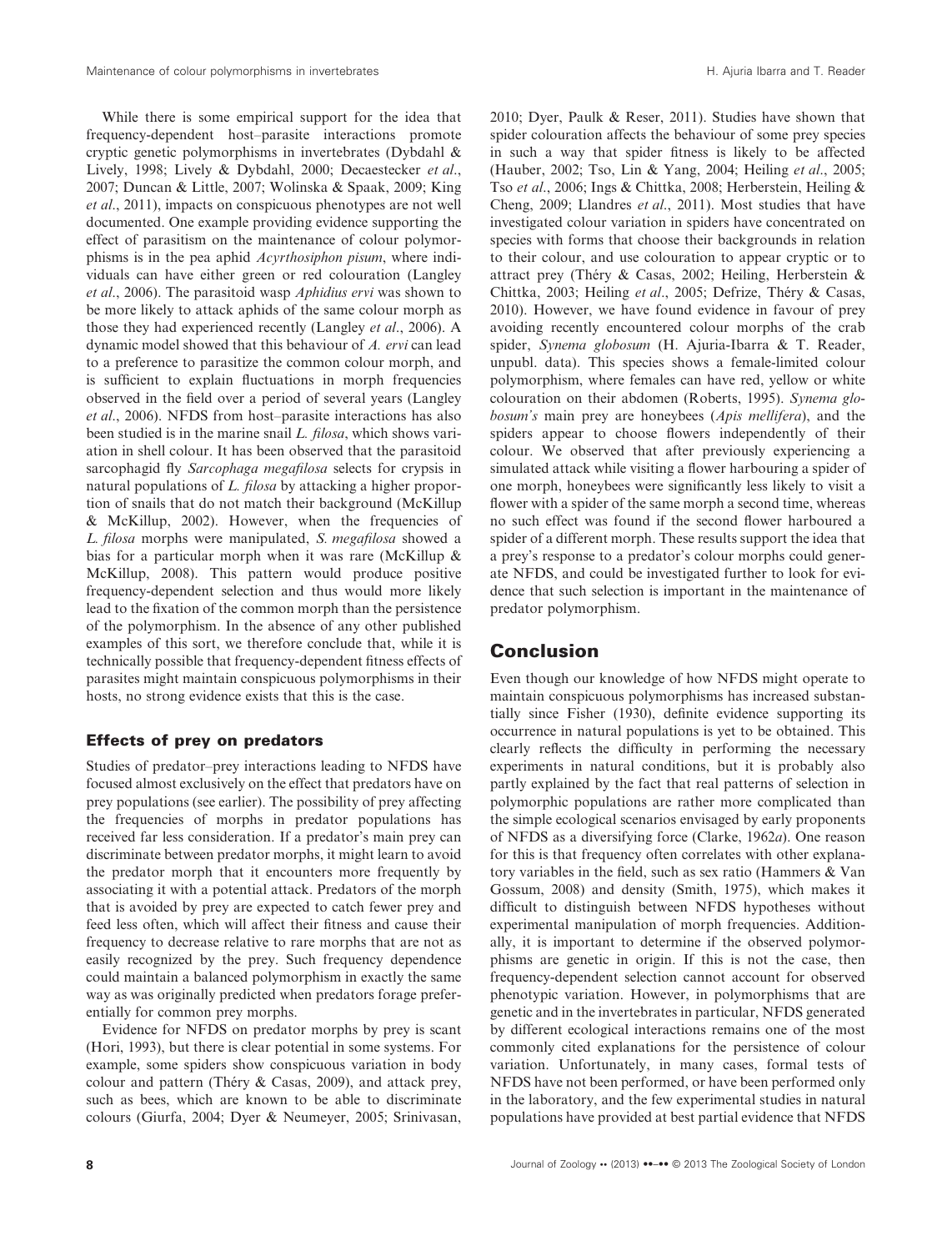is operating to maintain variation. The evidence we do have, however, has helped us to understand the many frequencydependent ways in which conspicuous variation in morphology can affect fitness.

Studies of colour polymorphisms in natural populations of invertebrates have also been important in demonstrating the relevance of alternative mechanisms for the maintenance of phenotypic and genetic diversity. The best examples to date are the extensively studied colour polymorphisms of the land snails in the genus *Cepaea*, where adaptation to local climatic conditions, founder effects and migration have all been shown to be important in explaining the observed phenotypic diversity, and NFDS appears to have only a minor effect. The key feature of the *Cepaea* research is the consideration of multiple mechanisms simultaneously in both empirical and theoretical contexts. In the absence of such detailed studies of other systems, it remains to be seen if the conclusion reached regarding colour variation in *Cepaea* is more widely applicable. In some other systems, such as the sex-limited polymorphisms in damselflies, our understanding of the factors influencing morph frequencies has improved markedly in recent years, but the focus remains mainly on NFDS. In such cases, we need clear theoretical predictions of the patterns, which should arise from the different potential diversifying mechanisms and empirical studies of natural populations that distinguish among these patterns, before we can establish the true importance of NFDS. At least in the case of sex-limited polymorphisms in damselflies, the signs are good: recent modelling (Van Gossum & Sherratt, 2008) and field studies (Iserbyt *et al*., 2010, 2012; Gosden *et al*., 2011; Sánchez-Guillén *et al*., 2011), taking into account the importance of other mechanisms such as genetic drift and gene flow among populations are important steps towards a more complete understanding of the factors promoting the persistence of visible polymorphisms. Whatever future studies of this kind reveal about the contribution of alternative mechanisms to the maintenance of morphological diversity, however, it seems likely that NFDS will continue to be viewed as one of the most plausible and potentially potent forms of selection influencing polymorphisms in natural populations.

## **References**

- Abdel-Rehim, A.H. (1983). Difference in habitat selection by different morphs of the land snail *Arianta arbustorum*. *Biol. J. Linn. Soc.* **20**, 185–193.
- Allen, J.A. (1972). Evidence for stabilizing and apostatic selection by wild blackbirds. *Nature* **237**, 348–349.
- Allen, J.A. (1976). Further evidence for apostatic selection by wild passerine birds-9:1. Experiments. *Heredity* **36**, 173– 180.
- Allen, J.A. (1988). Frequency-dependent selection by predators. *Philos. Trans. R. Soc. Lond., B, Biol. Sci.* **319**, 485– 503.
- Allen, J.A., Raison, H.E. & Weale, M.E. (1998). The influence of density on frequency-dependent selection by wild birds

feeding on artificial prey. *Proc. R. Soc. Lond., B, Biol. Sci.* **265**, 1031–1035.

- Anderson, W.W. & Brown, C.J. (1984). A test for rare male mating advantage with *Drosophila pseudoobscura* karyotypes. *Genetics* **107**, 577–589.
- Andrés, J.A., Sánchez-Guillén, R.A. & Cordero-Rivera, A. (2002). Evolution of female colour polymorphism in damselflies: testing the hypotheses. *Anim. Behav.* **63**, 677–685.
- Arnqvist, G. (1989). Multiple mating in a water strider: mutual benefits or intersexual conflict. *Anim. Behav.* **38**, 749–756.
- Ayala, F.J. & Campbell, C.A. (1974). Frequency-dependent selection. *Annu. Rev. Ecol. Syst.* **5**, 115–138.
- Bellido, A., Madec, L., Arnaud, J.F. & Guiller, A. (2002). Spatial structure of shell polychromatism in populations of *Cepaea nemoralis*: new techniques for an old debate. *Heredity* **88**, 75–82.
- Bergelson, J.M. (1985). A mechanistic interpretation of prey selection by *Anax junius* larvae (Odonata, Aeschnidae). *Ecology* **66**, 1699–1705.
- Bleay, C., Comendant, T. & Sinervo, B. (2007). An experimental test of frequency-dependent selection on male mating strategy in the field. *Proc. R. Soc. Lond., B, Biol. Sci.* **274**, 2019–2025.
- Blough, P.M. (1989). Attentional priming and visual search in pigeons. *J. Exp. Psychol. Anim. Behav. Process.* **15**, 358– 365.
- Blough, P.M. (1992). Detectability and choice during visual search: joint effects of sequential priming and discriminability. *Anim. Learn. Behav.* **20**, 293–300.
- Bond, A.B. (1983). Visual search and selection of natural stimuli in the pigeon: the attention threshold hypothesis. *J. Exp. Psychol. Anim. Behav. Process.* **9**, 292– 306.
- Bond, A.B. (2007). The evolution of color polymorphism: crypticity, searching images, and apostatic selection. *Annu. Rev. Ecol. Evol. Syst.* **38**, 489–514.
- Bond, A.B. & Kamil, A.C. (1998). Apostatic selection by blue jays produces balanced polymorphism in virtual prey. *Nature* **395**, 594–596.
- Bond, A.B. & Kamil, A.C. (1999). Searching image in blue jays: facilitation and interference in sequential priming. *Anim. Learn. Behav.* **27**, 461–471.
- Bond, A.B. & Kamil, A.C. (2002). Visual predators select for crypticity and polymorphism in virtual prey. *Nature* **415**, 609–613.
- Bond, A.B. & Riley, D.A. (1991). Searching image in the pigeon: a test of three hypothetical mechanisms. *Ethology* **87**, 203–224.
- Bots, J., De Bruyn, L., Van Dongen, S., Smolders, R. & Van Gossum, H. (2009). Female polymorphism, condition differences, and variation in male harassment and ambient temperature. *Biol. J. Linn. Soc.* **97**, 545–554.
- Brakefield, P.M. (1984). Ecological studies on the polymorphic ladybird *Adalia bipunctata* in the Netherlands. I.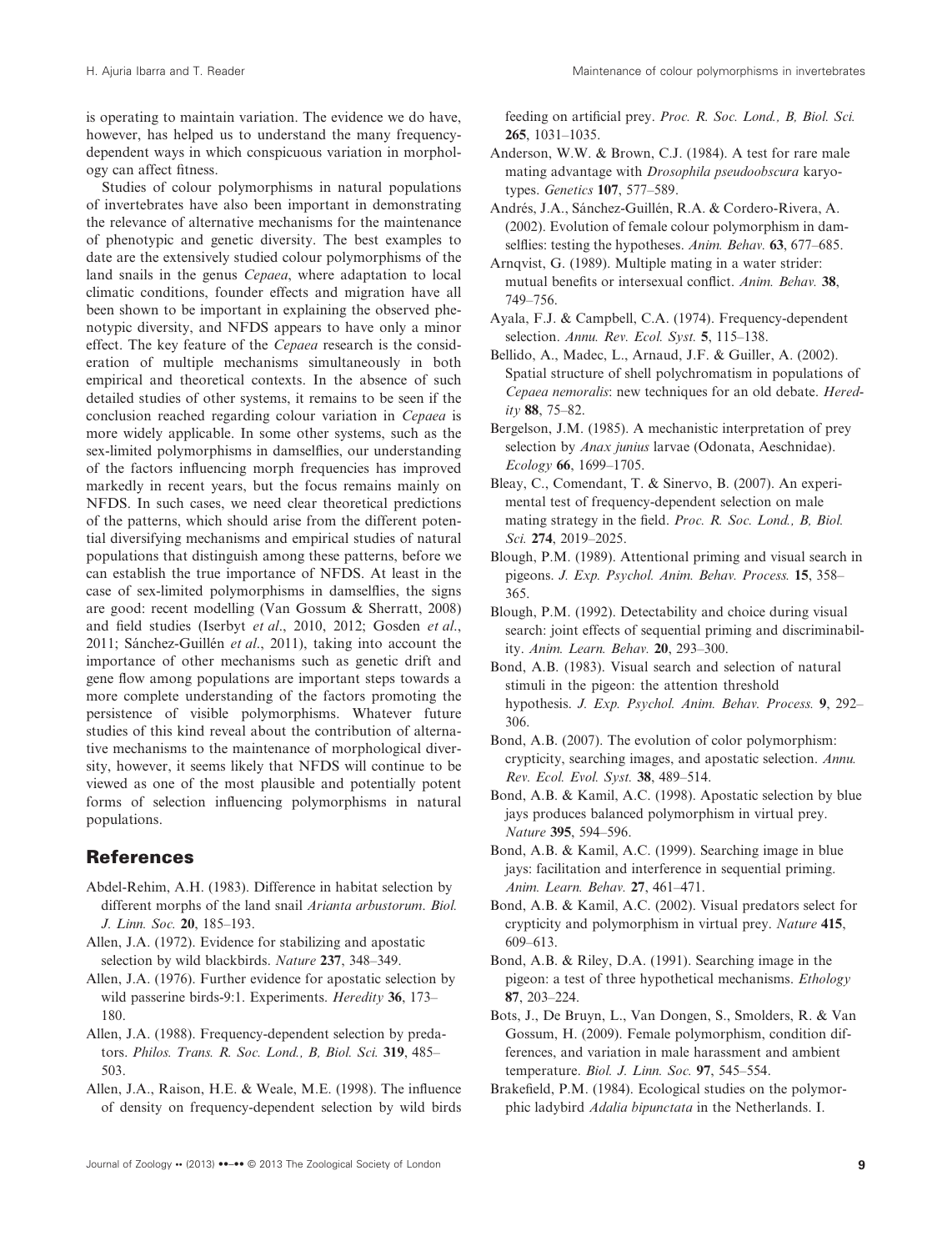Population biology and geographical variation of melanism. *J. Anim. Ecol.* **53**, 761–774.

Brisson, J.A., De Toni, D.C., Duncan, I. & Templeton, A.R. (2005). Abdominal pigmentation variation in *Drosophila polymorpha*: geographic in the trait, and underlying phylogeography. *Evolution* **59**, 1046–1059.

Brockmann, H.J. (2001). The evolution of alternative strategies and tactics. *Adv. Study Behav.* **30**, 1–51.

Bush, A.A., Yu, D.W. & Herberstein, M.E. (2008). Function of bright coloration in the wasp spider *Argiope bruennichi* (Araneae: Araneidae). *Proc. R. Soc. Lond., B, Biol. Sci.* **275**, 1337–1342.

Cain, A.J. & Currey, J.D. (1963). Area effects in *Cepaea*. *Philos. Trans. R. Soc. Lond., B, Biol. Sci.* **246**, 1–81.

Calsbeek, R., Bonvini, L. & Cox, R.M. (2009). Geographic variation, frequency-dependent selection, and the maintenance of a female-limited polymorphism. *Evolution* **64**, 116– 125.

Cameron, R.A.D. (2001). *Cepaea nemoralis* in a hostile environment: continuity, colonizations and morph-frequencies over time. *Biol. J. Linn. Soc.* **74**, 255–264.

Cameron, R.A.D. & Pokryszko, B.M. (2008). Variation in *Cepaea* populations over 42 years: climate fluctuations destroy a topographical relationship of morph-frequencies. *Biol. J. Linn. Soc.* **95**, 53–61.

Carter, M.A. (1967). Selection in mixed colonies of *Cepaea nemoralis* and *Cepaea hortensis*. *Heredity* **22**, 117–139.

Cazzaniga, N.J., Piza, J. & Ghezzi, N.S. (2005). Intraspecific clinal variation in *Plagiodontes patagonicus* (Gastropoda: Orthalicidae, Odontostominae), an endemic species from Argentina. *J. Nat. Hist.* **39**, 2203–2216.

Chang, H.W. & Emlen, J.M. (1993). Seasonal variation of microhabitat distribution of the polymorphic land snail *Cepaea nemoralis*. *Oecologia* **93**, 501–507.

Clarke, B. (1962*a*). Balanced polymorphism and the diversity of sympatric species. In *Taxonomy and geography: a symposium*: 47–70. Nichols, D. (Ed.). Oxford: Systematics Association.

Clarke, B. (1962*b*). Natural selection in mixed populations of two polymorphic snails. *Heredity* **17**, 319–345.

Clarke, B. & O'Donald, P. (1964). Frequency-dependent selection. *Heredity* **19**, 201–206.

Clutton-Brock, T. & Langley, P. (1997). Persistent courtship reduces male and female longevity in captive tsetse flies *Glossina morsitans morsitans* Westwood (Diptera: Glossinidae). *Behav. Ecol.* **8**, 392–395.

Cook, L.M. (1998). A two-stage model for *Cepaea* polymorphism. *Philos. Trans. R. Soc. Lond., B, Biol. Sci.* **353**, 1577– 1593.

Cook, L.M. (2005). Disequilibrium in some *Cepaea* populations. *Heredity* **94**, 497–500.

Cook, L.M. & Kenyon, G. (1991). Frequency-dependent selection with background heterogeneity. *Heredity* **66**, 67–73.

Cook, L.M. & Miller, P. (1977). Density-dependent selection on polymorphic prey – some data. *Am. Nat.* **111**, 594–598.

Cook, L.M. & Pettitt, C.W.A. (1998). Morph frequencies in the snail *Cepaea nemoralis*: changes with time and their interpretation. *Biol. J. Linn. Soc.* **64**, 137–150.

Cook, S.E., Vernon, J.G., Bateson, M. & Guilford, T. (1994). Mate choice in the polymorphic African swallowtail butterfly, *Papilio dardanus*: male-like females may avoid sexual harassment. *Anim. Behav.* **47**, 389–397.

Cooper, J.M. (1984). Apostatic selection on prey that match the background. *Biol. J. Linn. Soc.* **23**, 221–228.

Cooper, J.M. & Allen, J.A. (1994). Selection by wild birds on artificial dimorphic prey on varied backgrounds. *Biol. J. Linn. Soc.* **51**, 433–446.

Cordero, A. (1992). Density-dependent mating success and color polymorphism in females of the damselfly *Ischnura graellsii* (Odonata, Coenagrionidae). *J. Anim. Ecol.* **61**, 769–780.

Cordero-Rivera, A. & Egido-Pérez, F.J. (1998). Mating frequency, population density and female polychromatism in the damselfly *Ischnura graellsii*: an analysis of four natural populations. *Etología* **6**, 61–67.

Cothran, M.L. & Thorp, J.H. (1985). Tests of prey preference and switching behavior of the dragonfly *Celithemis fasciata*. *Oikos* **44**, 350–355.

Cowie, R.H. & Jones, J.S. (1998). Gene frequency changes in *Cepaea* snails on the Marlborough Downs over 25 years. *Biol. J. Linn. Soc.* **65**, 233–255.

Creed, E.R. (1975). Melanism in the two spot ladybird: the nature and intensity of selection. *Proc. R. Soc. Lond., B, Biol. Sci.* **190**, 135–148.

Croze, H. (1970). *Searching image in carrion crows: hunting strategy in a predator and some anti-predator devices in camouflaged prey*. Berlin: Paul Parey.

Darwin, C. (1883). *The origin of species by means of natural selection or the preservation of favoured races in the struggle for life*. 6th edn. London: John Murray.

Davison, A. & Clarke, B. (2000). History or current selection? A molecular analysis of 'area effects' in the land snail *Cepaea nemoralis*. *Proc. R. Soc. Lond., B, Biol. Sci.* **267**, 1399–1405.

Dawkins, M. (1971). Perceptual changes in chicks: another look at search image concept. *Anim. Behav.* **19**, 566–574.

Decaestecker, E., Gaba, S., Raeymaekers, J.A.M., Stoks, R., Van Kerckhoven, L., Ebert, D. & De Meester, L. (2007). Host-parasite 'red queen' dynamics archived in pond sediment. *Nature* **450**, 870–U816.

Defrize, J., Théry, M. & Casas, J. (2010). Background colour matching by a crab spider in the field: a community sensory ecology perspective. *J. Exp. Biol.* **213**, 1425–1435.

Depiereux, E., Dernoncourtsterpin, C., Lechien, J., Feytmans, E. & Elens, A. (1990). Direct observation of sexual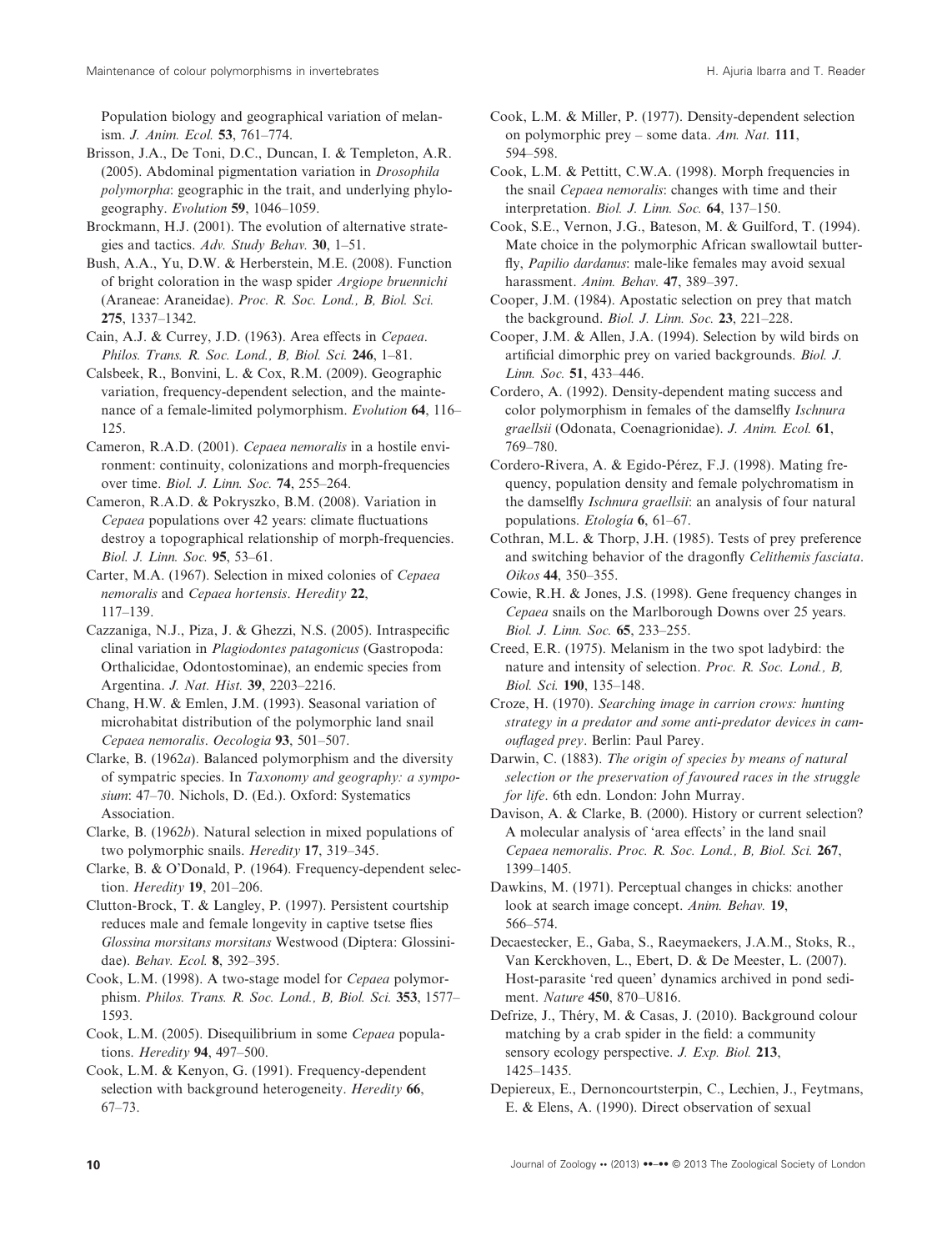competition in *Drosophila melanogaster*: the mutant white in competition with other genotypes. *Behav. Genet.* **20**, 511– 533.

Dukas, R. (2002). Behavioural and ecological consequences of limited attention. *Philos. Trans. R. Soc. Lond., B, Biol. Sci.* **357**, 1539–1547.

Dukas, R. & Kamil, A.C. (2001). Limited attention: the constraint underlying search image. *Behav. Ecol.* **12**, 192–199.

Duncan, A.B. & Little, T.J. (2007). Parasite-driven genetic change in a natural population of *Daphnia*. *Evolution* **61**, 796–803.

Dybdahl, M.F. & Lively, C.M. (1998). Host-parasite coevolution: evidence for rare advantage and time-lagged selection in a natural population. *Evolution* **52**, 1057–1066.

Dyer, A.G. & Neumeyer, C. (2005). Simultaneous and successive colour discrimination in the honeybee (*Apis mellifera*). *J. Comp. Physiol. A Neuroethol. Sens. Neural. Behav. Physiol.* **191**, 547–557.

Dyer, A.G., Paulk, A.C. & Reser, D.H. (2011). Colour processing in complex environments: insights from the visual system of bees. *Proc. R. Soc. Lond., B, Biol. Sci.* **278**, 952–959.

Elliott, J.M. (2006). Prey switching in *Rhyacophila dorsalis* (Trichoptera) alters with larval instar. *Freshw. Biol.* **51**, 913–924.

Endler, J.A. & Rojas, B. (2009). The spatial pattern of natural selection when selection depends upon experience. *Am. Nat.* **173**, E62–E78.

Field, S.A. & Keller, M.A. (1993). Alternative mating tactics and female mimicry as post-copulatory mate-guarding behaviour in the parasitic wasp *Cotesia rubecula*. *Anim. Behav.* **46**, 1183–1189.

Fincke, O.M. (1994). Female color polymorphism in damselflies: failure to reject the null hypothesis. *Anim. Behav.* **47**, 1249–1266.

Fincke, O.M. (2004). Polymorphic signals of harassed female odonates and the males that learn them support a novel frequency-dependent model. *Anim. Behav.* **67**, 833–845.

Fisher, R.A. (1930). *The genetical theory of natural selection*. Oxford: Clarendon Press.

Fitzpatrick, M.J., Feder, E., Rowe, L. & Sokolowski, M.B. (2007). Maintaining a behaviour polymorphism by frequency-dependent selection on a single gene. *Nature* **447**, 210–U215.

Forbes, M.R.L., Richarson, J.M.L. & Baker, R.L. (1995). Frequency of female morphs is related to an index of male density in the damselfly, *Nehalennia irene* (Hagen). *Ecoscience* **2**, 28–33.

Ford, E.B. (1945). Polymorphism. *Biol. Rev.* **20**, 73–88.

Formica, V.A. & Tuttle, E.M. (2009). Examining the social landscapes of alternative reproductive strategies. *J. Evol. Biol.* **22**, 2395–2408.

Franks, D.W. & Oxford, G.S. (2009). The evolution of exuberant visible polymorphisms. *Evolution* **63**, 2697–2706.

Gadgil, M. (1972). Male dimorphism as a consequence of sexual selection. *Am. Nat.* **106**, 574–580.

Gigord, L.D.B., Macnair, M.R. & Smithson, A. (2001). Negative frequency-dependent selection maintains a dramatic flower color polymorphism in the rewardless orchid *Dactylorhiza sambucina* (l.) Soó. *Proc. Natl. Acad. Sci. U.S.A.* **98**, 6253–6255.

Giurfa, M. (2004). Conditioning procedure and color discrimination in the honeybee *Apis mellifera*. *Naturwissenschaften* **91**, 228–231.

Goodhart, C.B. (1962). Variation in a colony of the snail *Cepaea nemoralis* (l). *J. Anim. Ecol.* **31**, 207–237.

Goodhart, C.B. (1963). 'Area effects' And non-adaptive variation between populations of *Cepaea* (Mollusca). *Heredity* **18**, 459–465.

Gosden, T.P., Stoks, R. & Svensson, E.I. (2011). Range limits, large-scale biogeographic variation, and localized evolutionary dynamics in a polymorphic damselfly. *Biol. J. Linn. Soc.* **102**, 775–785.

Gray, S.M. & McKinnon, J.S. (2007). Linking color polymorphism maintenance and speciation. *Trends Ecol. Evol.* **22**, 71–79.

Greenwood, J.J. (1969). Apostatic selection and population density. *Heredity* **24**, 157–161.

Greenwood, J.J.D., Wood, E.M. & Batchelor, S. (1981). Apostatic selection of distasteful prey. *Heredity* **47**, 27–34.

Gross, M.R. (1985). Disruptive selection for alternative life histories in salmon. *Nature* **313**, 47–48.

Gross, M.R. (1991). Evolution of alternative reproductive strategies: frequency-dependent sexual selection in male bluegill sunfish. *Proc. R. Soc. Lond., B, Biol. Sci.* **332**, 59–66.

Hacia, J.G., Fan, J.B., Ryder, O., Jin, L., Edgemon, K., Ghandour, G., Mayer, R.A., Sun, B., Hsie, L., Robbins, C.M., Brody, L.C., Wang, D., Lander, E.S., Lipshutz, R., Fodor, S.P.A. & Collins, F.S. (1999). Determination of ancestral alleles for human single-nucleotide polymorphisms using high-density oligonucleotide arrays. *Nat. Genet.* **22**, 164–167.

Hamilton, W.D. (1980). Sex versus non-sex versus parasite. *Oikos* **35**, 282–290.

Hamilton, W.D. (1993). Haploid dynamic polymorphism in a host with matching parasites: effects of mutation subdivision, linkage, and patterns of selection. *J. Hered.* **84**, 328– 338.

Hammers, M. & Van Gossum, H. (2008). Variation in female morph frequencies and mating frequencies: random, frequency-dependent harassment or male mimicry? *Anim. Behav.* **76**, 1403–1410.

Hampton, K.J., Hughes, K.A. & Houde, A.E. (2009). The allure of the distinctive: reduced sexual responsiveness of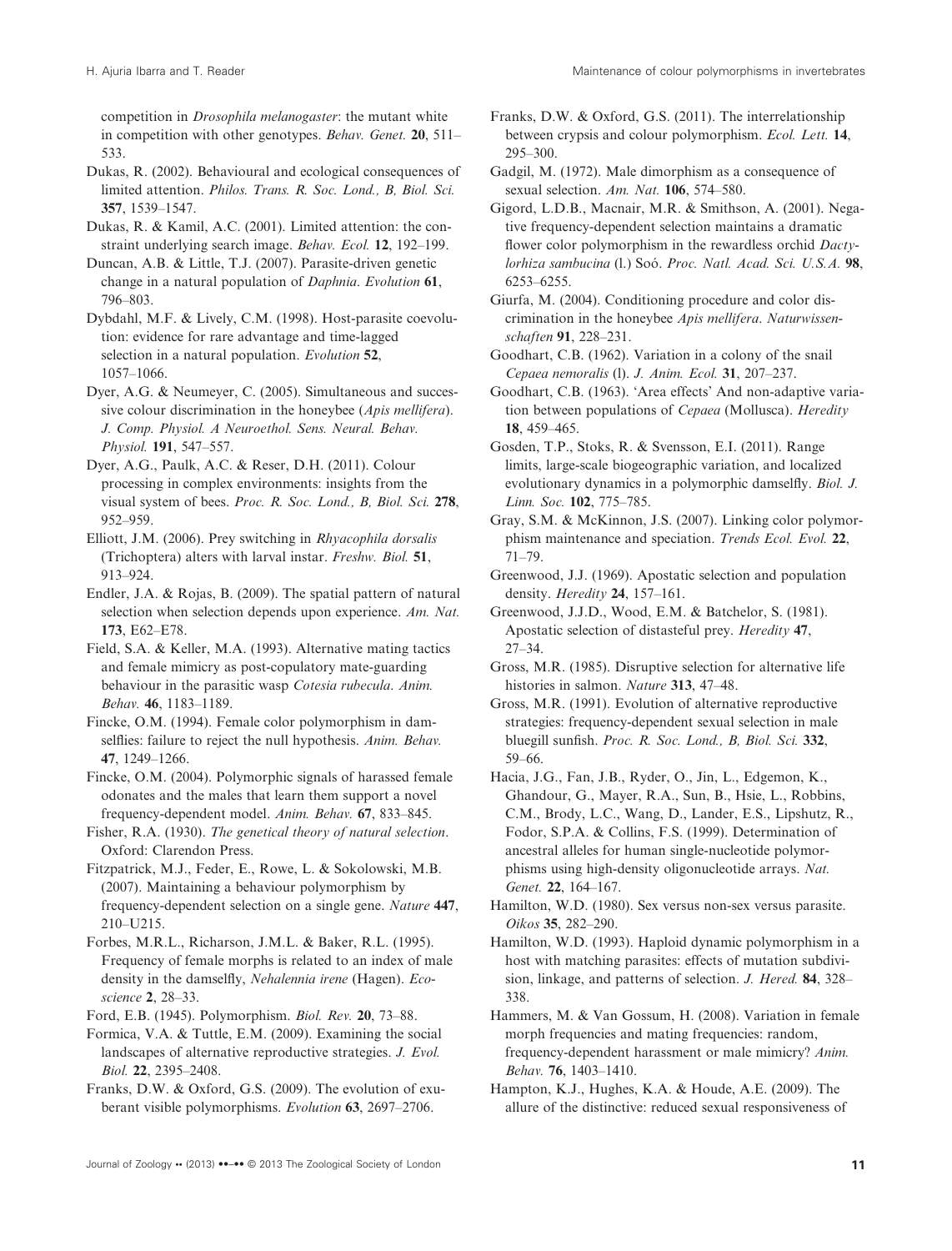female guppies to 'redundant' male colour patterns. *Ethology* **115**, 475–481.

Harvey, P.H., Jordan, C.A. & Allen, J.A. (1974). Selection behavior of wild blackbirds at high prey densities. *Heredity* **32**, 401–404.

Hauber, M.E. (2002). Conspicuous colouration attracts prey to a stationary predator. *Ecol. Entomol.* **27**, 686–691.

Hazel, W.N. & Johnson, M.S. (1990). Microhabitat choice and polymorphism in the land snail *Theba pisana* (Müller). *Heredity* **65**, 449–454.

Heiling, A.M., Cheng, K., Chittka, L., Goeth, A. & Herberstein, M.E. (2005). The role of UV in crab spider signals: effects on perception by prey and predators. *J. Exp. Biol.* **208**, 3925–3931.

Heiling, A.M., Herberstein, M.E. & Chittka, L. (2003). Pollinator attraction: crab spiders manipulate flower signals. *Nature* **421**, 334–334.

Herberstein, M., Heiling, A. & Cheng, K. (2009). Evidence for UV-based sensory exploitation in Australian but not European crab spiders. *Evol. Ecol.* **23**, 621–634.

Hinnekint, B.O.N. (1987). Population dynamics of I*schnura elegans* (Vander Linden) (Insecta, Odonata) with special reference to morphological color changes, female polymorphism, multiannual cycles and their influence on behavior. *Hydrobiologia* **146**, 3–31.

Hoese, F.J., Law, E.A.J., Rao, D. & Herberstein, M.E. (2006). Distinctive yellow bands on a sit-and-wait predator: prey attractant or camouflage? *Behaviour* **143**, 763–781.

Holling, C.S. (1965). The functional response of predators to prey density and its role in mimicry and population regulation. *Mem. Entomol. Soc. Can.* **97**, 1–60.

Hollocher, H., Hatcher, J.L. & Dyreson, E.G. (2000). Evolution of abdominal pigmentation differences across species in the *Drosophila dunni* subgroup. *Evolution* **54**, 2046–2056.

Hori, M. (1993). Frequency-dependent natural selection in the handedness of scale-eating cichlid fish. *Science* **260**, 216– 219.

Hughes, K.A., Du, L., Rodd, F.H. & Reznick, D.N. (1999). Familiarity leads to female mate preference for novel males in the guppy, *Poecilia reticulata*. *Anim. Behav.* **58**, 907–916.

Ings, T.C. & Chittka, L. (2008). Speed-accuracy tradeoffs and false alarms in bee responses to cryptic predators. *Curr. Biol.* **18**, 1520–1524.

Iserbyt, A., Bots, J., Van Gossum, H. & Jordaens, K. (2010). Did historical events shape current geographic variation in morph frequencies of a polymorphic damselfly? *J. Zool. (Lond.)* **282**, 256–265.

Iserbyt, A., Van Gossum, H. & Stoks, R. (2012). Biogeographical survey identifies consistent alternative physiological optima and a minor role for environmental drivers in maintaining a polymorphism. *PLoS ONE* **7**, e32648.

Johnson, C. (1975). Polymorphism and natural selection in ischnuran damselflies. *Evol. Theory* **1**, 81–90.

Johnson, M.S. (2011). Thirty-four years of climatic selection in the land snail *Theba pisana*. *Heredity* **106**, 741–748.

Jones, J.S., Leith, B.H. & Rawlings, P. (1977). Polymorphism in *Cepaea*: a problem with too many solutions. *Annu. Rev. Ecol. Syst.* **8**, 109–143.

de Jong, P.W. & Brakefield, P.M. (1998). Climate and change in clines for melanism in the two-spot ladybird, *Adalia bipunctata* (Coleoptera: Coccinellidae). *Proc. R. Soc. Lond., B, Biol. Sci.* **265**, 39–43.

Jorde, L.B., Watkins, W.S., Bamshad, M.J., Dixon, M.E., Ricker, C.E., Seielstad, M.T. & Batzer, M.A. (2000). The distribution of human genetic diversity: a comparison of mitochondrial, autosomal, and y-chromosome data. *Am. J. Hum. Genet.* **66**, 979–988.

Jormalainen, V., Merilaita, S. & Riihimaki, J. (2001). Costs of intersexual conflict in the isopod *Idotea baltica*. *J. Evol. Biol.* **14**, 763–772.

Jormalainen, V., Merilaita, S. & Tuomi, J. (1995). Differential predation on sexes affects color polymorphism of the isopod *Idotea baltica* (Pallas). *Biol. J. Linn. Soc.* **55**, 45–68.

Kamil, A.C. & Bond, A.B. (2006). Selective attention, priming, and foraging behavior. In *Comparative cognition: experimental explorations of animal intelligence*: 106–126. Wasserman, E.A. & Zentall, T.R. (Eds). Oxford: Oxford University Press.

Kemp, D.J. & Macedonia, J.M. (2007). Male mating bias and its potential reproductive consequence in the butterfly *Colias eurytheme*. *Behav. Ecol. Sociobiol.* **61**, 415–422.

King, K.C., Delph, L.F., Jokela, J. & Lively, C.M. (2011). Coevolutionary hotspots and coldspots for host sex and parasite local adaptation in a snail-trematode interaction. *Oikos* **120**, 1335–1340.

King, R.B. & Lawson, R. (1995). Color pattern variation in Lake Erie water snakes: the role of gene flow. *Evolution* **49**, 885–896.

Kirkup, B.C. & Riley, M.A. (2004). Antibiotic-mediated antagonism leads to a bacterial game of rock-paper-scissors in vivo. *Nature* **428**, 412–414.

Knoppien, P. (1985). Rare male mating advantage: a review. *Biol. Rev. Camb. Philos. Soc.* **60**, 81–117.

Kojima, K.I. & Tobari, Y.N. (1969). Selective modes associated with karyotypes in *Drosophila ananassae*.2. Heterosis and frequency-dependent selection. *Genetics* **63**, 639–651.

Koskella, B. & Lively, C.M. (2009). Evidence for negative frequency-dependent selection during experimental coevolution of a freshwater snail and a sterilizing trematode. *Evolution* **63**, 2213–2221.

Krebs, J.R. (1973). Behavioral aspects of predation. In *Perspectives in ethology*: 73–111. Bateson, P.P.G. & Klopfer, P.H. (Eds). New York: Plenum Press.

Krupa, J.J. & Sih, A. (1993). Experimental studies on water strider mating dynamics: spatial variation in density and sex-ratio. *Behav. Ecol. Sociobiol.* **33**, 107–120.

Kunte, K. (2009). Female-limited mimetic polymorphism: a review of theories and a critique of sexual selection as balancing selection. *Anim. Behav.* **78**, 1029–1036.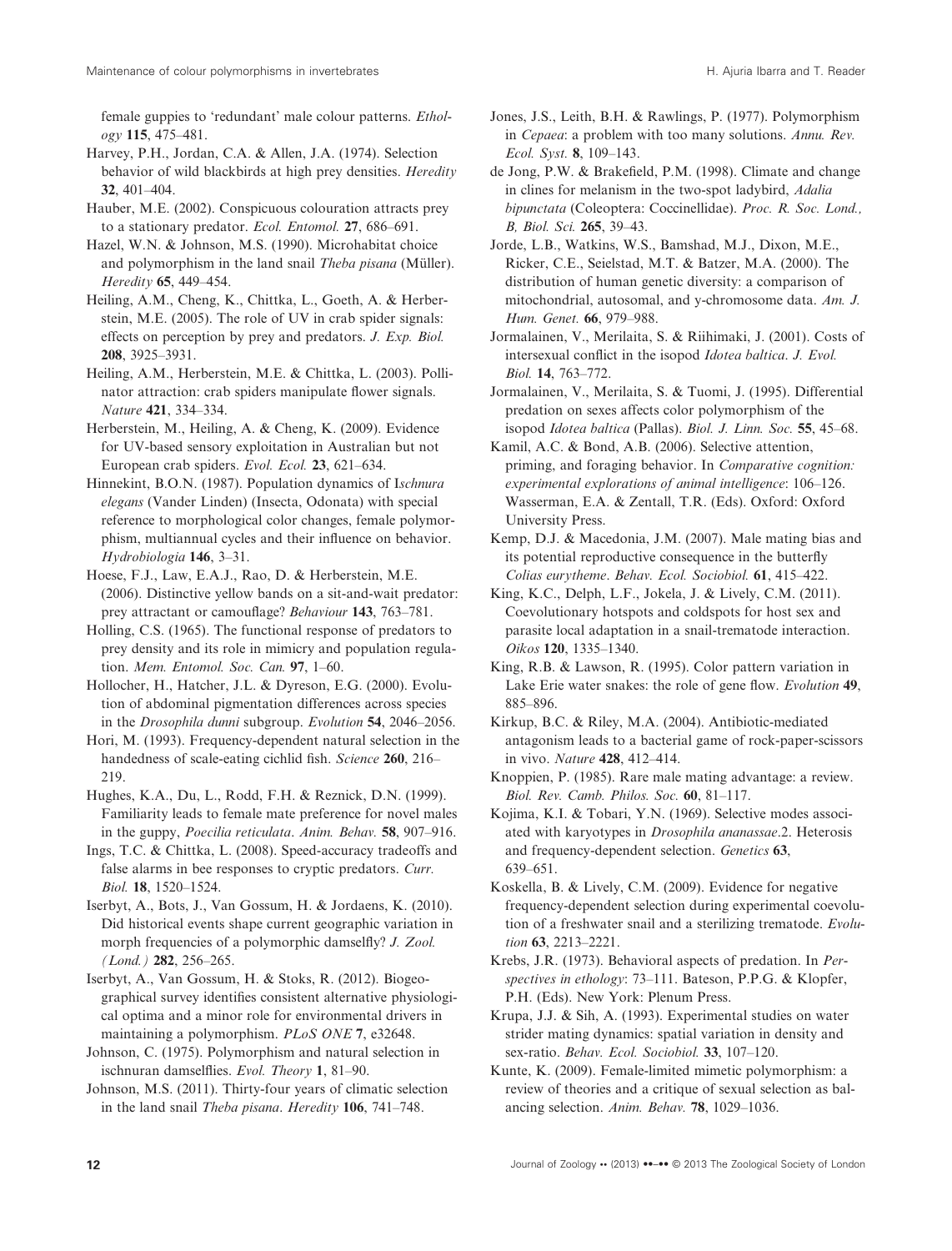Laine, A.L. & Tellier, A. (2008). Heterogeneous selection promotes maintenance of polymorphism in host-parasite interactions. *Oikos* **117**, 1281–1288.

Langley, C.M. (1996). Search images: selective attention to specific visual features of prey. *J. Exp. Psychol. Anim. Behav. Process.* **22**, 152–163.

Langley, S.A., Tilmon, K.J., Cardinale, B.J. & Ives, A.R. (2006). Learning by the parasitoid wasp, *Aphidius ervi* (Hymenoptera: Braconidae), alters individual fixed preferences for pea aphid color morphs. *Oecologia* **150**, 172–179.

Lawrence, E.S. & Allen, J.A. (1983). On the term search image. *Oikos* **40**, 313–314.

Levene, H., Pavlovsky, O. & Dobzhansky, T. (1954). Interaction of the adaptive values in polymorphic experimental populations of *Drosophila pseudoobscura*. *Evolution* **8**, 335– 349.

Lewontin, R.C. (1958). A general method for investigating the equilibrium of gene frequency in a population. *Genetics* **43**, 420–434.

Li, C.C. (1955). The stability of an equilibrium and the average fitness of a population. *Am. Nat.* **89**, 281–295.

Lively, C.M. & Dybdahl, M.F. (2000). Parasite adaptation to locally common host genotypes. *Nature* **405**, 679–681.

Llandres, A.L., Gawryszewski, F.M., Heiling, A.M. & Herberstein, M.E. (2011). The effect of colour variation in predators on the behaviour of pollinators: Australian crab spiders and native bees. *Ecol. Entomol.* **36**, 72–81.

Maekawa, K. & Onozato, H. (1986). Reproductive tactics and fertilization success of mature male miyabe charr, *Salvelinus malma miyabei*. *Environ. Biol. Fishes* **15**, 119–129.

Majerus, M., O'Donald, P. & Weir, J. (1982). Evidence for preferential mating in *Adalia bipunctata*. *Heredity* **49**, 37–49.

Manly, B.F.J., Miller, P. & Cook, L.M. (1972). Analysis of a selective predation experiment. *Am. Nat.* **106**, 719–736.

Mappes, J., Marples, N. & Endler, J.A. (2005). The complex business of survival by aposematism. *Trends Ecol. Evol.* **20**, 598–603.

Marples, N.M. & Kelly, D.J. (1999). Neophobia and dietary conservatism: two distinct processes? *Evol. Ecol.* **13**, 641– 653.

Marples, N.M., Quinlan, M., Thomas, R.J. & Kelly, D.J. (2007). Deactivation of dietary wariness through experience of novel food. *Behav. Ecol.* **18**, 803–810.

Maskell, M., Parkin, D.T. & Verspoor, E. (1977). Apostatic selection by sticklebacks upon a dimorphic prey. *Heredity* **39**, 83–89.

Maynard Smith, J. (1982). *Evolution and the theory of games*. Cambridge: Cambridge University Press.

McKillup, S.C. & McKillup, R.V. (2002). Flies that attack polymorphic snails on coloured backgrounds: selection for crypsis by a sarcophagid parasitoid of *Littoraria filosa*. *Biol. J. Linn. Soc.* **77**, 367–377.

McKillup, S.C. & McKillup, R.V. (2008). Apostasy and selection for crypsis in the marine snail *Littoraria filosa*: an explanation for a balanced colour polymorphism. *Biol. J. Linn. Soc.* **95**, 62–71.

Merilaita, S. (2006). Frequency-dependent predation and maintenance of prey polymorphism. *J. Evol. Biol.* **19**, 2022– 2030.

Merilaita, S., Lyytinen, A. & Mappes, J. (2001). Selection for cryptic coloration in a visually heterogeneous habitat. *Proc. R. Soc. Lond., B, Biol. Sci.* **268**, 1925–1929.

Merilaita, S. & Ruxton, G.D. (2009). Optimal apostatic selection: how should predators adjust to variation in prey frequencies? *Anim. Behav.* **77**, 239–245.

Merilaita, S., Tuomi, J. & Jormalainen, V. (1999). Optimization of cryptic coloration in heterogeneous habitats. *Biol. J. Linn. Soc.* **67**, 151–161.

Merkt, R.E. & Ellison, A.M. (1998). Geographic and habitatspecific morphological variation of *Littoraria (Littorinopsis) angulifera* (Lamarck, 1822). *Malacologia* **40**, 279–295.

Miller, M.N. & Fincke, O.M. (1999). Cues for mate recognition and the effect of prior experience on mate recognition in *Enallagma* damselflies. *J. Insect Behav.* **12**, 801–814.

Mitchell-Olds, T., Willis, J.H. & Goldstein, D.B. (2007). Which evolutionary processes influence natural genetic variation for phenotypic traits? *Nat. Rev. Genet.* **8**, 845– 856.

Moorcroft, P.R., Albon, S.D., Pemberton, J.M., Stevenson, I.R. & CluttonBrock, T.H. (1996). Density-dependent selection in a fluctuating ungulate population. *Proc. R. Soc. Lond., B, Biol. Sci.* **263**, 31–38.

Muggleton, J. (1979). Non-random mating in wild populations of polymorphic *Adalia bipunctata*. *Heredity* **42**, 57–65.

Murdoch, W.W. (1969). Switching in general predators: experiments on predator specificity and stability of prey populations. *Ecol. Monogr.* **39**, 335–354.

Murdoch, W.W., Avery, S. & Smyth, M.E.B. (1975). Switching in predatory fish. *Ecology* **56**, 1094–1105.

Nielsen, M.G. & Watt, W.B. (2000). Interference competition and sexual selection promote polymorphism in *Colias* (Lepidoptera, Pieridae). *Funct. Ecol.* **14**, 718–730.

Odendaal, F.J., Turchin, P. & Stermitz, F.R. (1989). Influence of host-plant density and male harassment on the distribution of female *Euphydryas anicia* (Nymphalidae). *Oecologia* **78**, 283–288.

Olendorf, R., Rodd, F.H., Punzalan, D., Houde, A.E., Hurt, C., Reznick, D.N. & Hughes, K.A. (2006). Frequencydependent survival in natural guppy populations. *Nature* **441**, 633–636.

Parkash, R., Chahal, J., Sharma, V. & Dev, K. (2011). Adaptive associations between total body color dimorphism and climatic stress-related traits in a stenothermal circumtropical *Drosophila species*. *Insect Sci.* **19**, 247–262.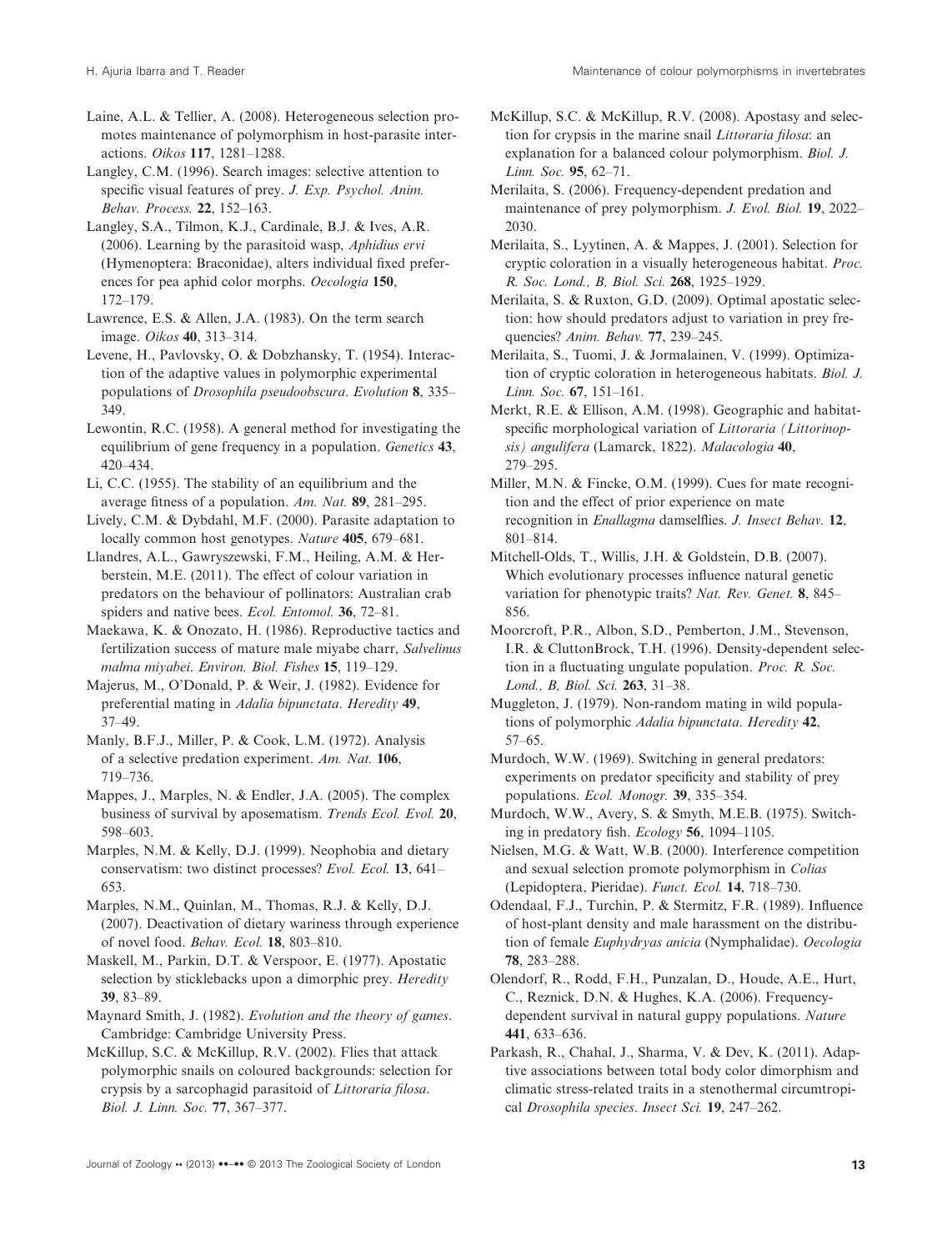Partridge, L. (1988). The rare-male effect: what is its evolutionary significance. *Philos. Trans. R. Soc. Lond., B, Biol. Sci.* **319**, 525–539.

Phifer-Rixey, M., Heckman, M., Trussell, G.C. & Schmidt, P.S. (2008). Maintenance of clinal variation for shell colour phenotype in the flat periwinkle *Littorina obtusata*. *J. Evol. Biol.* **21**, 966–978.

Pool, J.E. & Aquadro, C.F. (2007). The genetic basis of adaptive pigmentation variation in *Drosophila melanogaster*. *Mol. Ecol.* **16**, 2844–2851.

Pruzan, A. & Ehrman, L. (1974). Age, experience, and raremale mating advantages in *Drosophila pseudoobscura*. *Behav. Genet.* **4**, 159–164.

Quartau, J.A. & Borges, P.A.V. (1997). On the colour polymorphism of *Philaenus spumarius* (l.) (Homoptera, Cercopidae) in Portugal. *Misc. Zool. (Barc.)* **20**, 19–30.

Rajpurohit, S., Parkash, R. & Ramniwas, S. (2008). Body melanization and its adaptive role in thermoregulation and tolerance against desiccating conditions in Drosophilids. *Entomol. Res.* **38**, 49–60.

Reid, D.G. (1987). Natural selection for apostasy and crypsis acting on the shell color polymorphism of a mangrove snail, *Littoraria filosa* (Sowerby) (Gastropoda, Littorinidae). *Biol. J. Linn. Soc.* **30**, 1–24.

Reid, P.J. & Shettleworth, S.J. (1992). Detection of cryptic prey: search image or search rate. *J. Exp. Psychol. Anim. Behav. Process.* **18**, 273–286.

Rivera, A.C. & Sánchez-Guillén, R.A. (2007). Male-like females of a damselfly are not preferred by males even if they are the majority morph. *Anim. Behav.* **74**, 247–252.

Roberts, M.J. (1995). *Spiders of Britain and Northern Europe*. London: Harper Collins.

Robertson, H.M. (1985). Female dimorphism and mating behavior in a damselfly, *Ischnura ramburi*: females mimicking males. *Anim. Behav.* **33**, 805–809.

Roughgarden, J. (1971). Density-dependent natural selection. *Ecology* **52**, 453–468.

Rowe, L. (1994). The costs of mating and mate choice in water striders. *Anim. Behav.* **48**, 1049–1056.

Sánchez-Guillén, R.A., Hansson, B., Wellenreuther, M., Svensson, E.I. & Cordero-Rivera, A. (2011). The influence of stochastic and selective forces in the population divergence of female colour polymorphism in damselflies of the genus Ischnura. *Heredity* **107**, 513–522.

Seehausen, O. & Schluter, D. (2004). Male-male competition and nuptial-colour displacement as a diversifying force in lake victoria cichlid fishes. *Proc. R. Soc. Lond., B, Biol. Sci.* **271**, 1345–1353.

Sheppard, P.M. (1952). A note on non-random mating in the moth *Panaxia dominula* (L). *Heredity* **6**, 239–241.

Sherratt, T.N. (2001). The evolution of female-limited polymorphisms in damselflies: a signal detection model. *Ecol. Lett.* **4**, 22–29.

Shigemiya, Y. (2004). Reversible frequency-dependent predation of a puffer, *Takifugu niphobles* (Pisces: Tetraodontidae), related to spatial distribution of colour-polymorphic prey. *Biol. J. Linn. Soc.* **81**, 197–202.

Shuster, S.M. & Wade, M.J. (1991). Equal mating success among male reproductive strategies in a marine isopod. *Nature* **350**, 608–610.

Sinervo, B. & Calsbeek, R. (2006). The developmental, physiological, neural, and genetical causes and consequences of frequency-dependent selection in the wild. *Annu. Rev. Ecol. Evol. Syst.* **37**, 581–610.

Sinervo, B. & Lively, C.M. (1996). The rock-paper-scissors game and the evolution of alternative male strategies. *Nature* **380**, 240–243.

Sinervo, B., Svensson, E. & Comendant, T. (2000). Density cycles and an offspring quantity and quality game driven by natural selection. *Nature* **406**, 985–988.

Singh, B.N. & Chatterjee, S. (1989). Rare-male mating advantage in *Drosophila ananassae*. *Genet. Sel. Evol.* **21**, 447–455.

Singh, B.N. & Som, A. (2001). Evidence for rare male mating advantage and sexual isolation in two karyotypically different strains of *Drosophila ananassae*. *Curr. Sci.* **81**, 1473– 1477.

Sirot, L.K. & Brockmann, H.J. (2001). Costs of sexual interactions to females in Rambur's forktail damselfly, *Ischnura ramburi* (Zygoptera: Coenagrionidae). *Anim. Behav.* **61**, 415–424.

Sirot, L.K., Brockmann, H.J., Marinis, C. & Muschett, G. (2003). Maintenance of a female-limited polymorphism in *Ischnura ramburi* (Zygoptera: Coenagrionidae). *Anim. Behav.* **66**, 763–775.

Slotow, R. & Ward, D. (1997). Habitat constraints on shellcolour variation of a desert landsnail, *Trochoidea simulata*. *J. Molluscan Stud.* **63**, 197–205.

Smith, D.A.S. (1975). Sexual selection in a wild population of the butterfly *Danaus chrysippus* l. *Science* **187**, 664–665.

Som, A. & Singh, B.N. (2005). Evidence for minority male mating success and minority female mating disadvantage in *Drosophila ananassae*. *Genet. Mol. Res.* **4**, 1–17.

Spiess, E.B. & Schwer, W.A. (1978). Minority mating advantage of certain eye color mutants of *Drosophila melanogaster*. 1. Multiple-choice and single-female tests. *Behav. Genet.* **8**, 155–168.

Srinivasan, M.V. (2010). Honey bees as a model for vision, perception, and cognition. *Annu. Rev. Entomol.* **55**, 267– 284.

Stone, G.N. (1995). Female foraging responses to sexual harassment in the solitary bee *Anthophora plumipes*. *Anim. Behav.* **50**, 405–412.

Svensson, E.I., Abbott, J. & Hardling, R. (2005). Female polymorphism, frequency dependence, and rapid evolutionary dynamics in natural populations. *Am. Nat.* **165**, 567– 576.

Svensson, E.I., Abbott, J.K., Gosden, T.P. & Coreau, A. (2009). Female polymorphisms, sexual conflict and limits to speciation processes in animals. *Evol. Ecol.* **23**, 93–108.